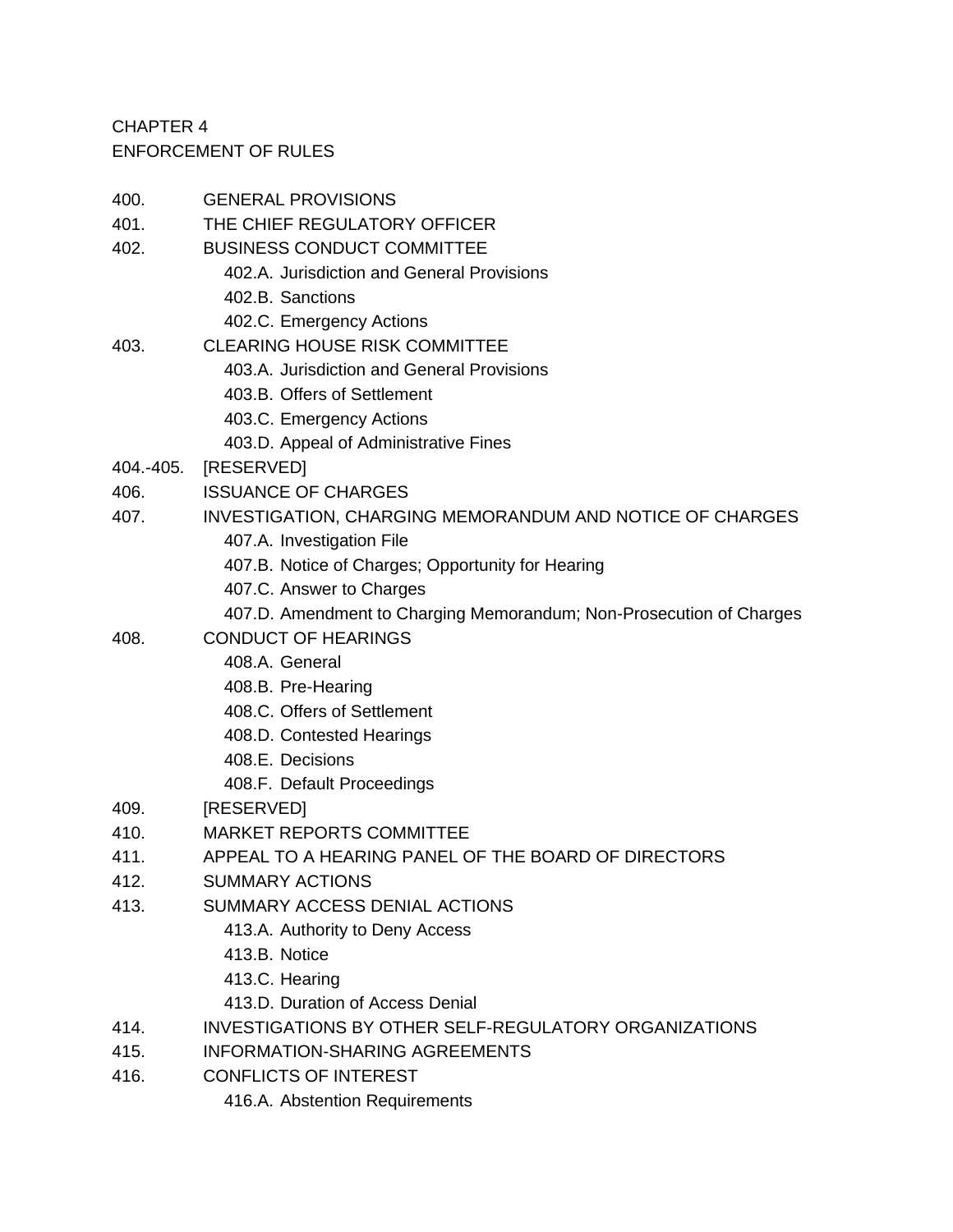- 416.B. Disclosure of Relationship
- 417. PROHIBITED COMMUNICATIONS
	- 417.A. *Ex Parte* Communications
	- 417.B. Communications with Panelists
	- 417.C. Disclosure
- 418. CONSENT TO EXCHANGE JURISDICTION
- 419. CONTRACT MODIFICATION

420.–431. [RESERVED]

- 432. GENERAL OFFENSES
- 433. STRICT LIABILITY FOR THE ACTS OF AGENTS
- 434. [RESERVED]
- 435. EFFECT OF SUSPENSION OR EXPULSION
- 436. [RESERVED]
- 437. NOTICE OF DISCIPLINE
- 438. [RESERVED]
- 439. MEMBER'S INDEMNIFICATION LIABILITY
- 440. CLAIMS BY MEMBERS
- 441. COMMUNICATIONS WITH THE PUBLIC AND PROMOTIONAL MATERIAL
- 442. NOTIFICATION OF SIGNIFICANT EVENTS
- 443. [RESERVED]
- 444. PAYMENTS OF DISCIPLINARY FINES, DISGORGEMENT ORDERS AND **RESTITUTION**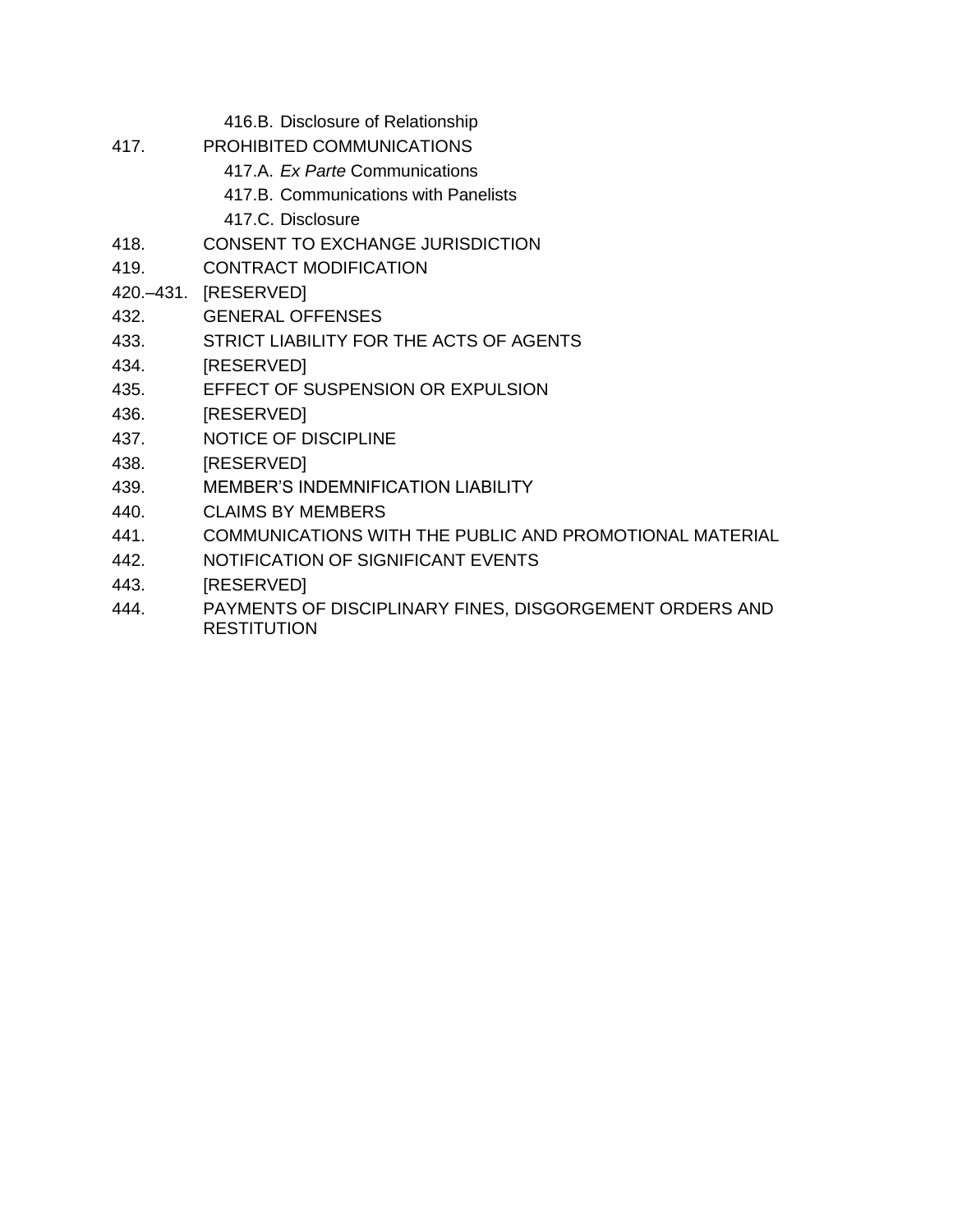# **Chapter 4 Enforcement of Rules**

# **400. GENERAL PROVISIONS**

The Board has adopted Rules, and from time to time adopts amendments and supplements to such Rules, to promote a free and open market on the Exchange, to maintain appropriate business conduct and to provide protection to the public in its dealings with the Exchange and its Members. The Board has created committees to which it has delegated responsibility for the investigation, hearing and imposition of penalties for violations of Exchange Rules. The Board has also delegated responsibility for the investigation and imposition of penalties for violations of certain Exchange Rules to Exchange staff as set forth in the Rules. The delegation of such responsibility and authority shall in no way limit the authority of the Board with respect to all Rule violations.

For purposes of Chapter 4, the term "Member" shall mean: 1) members and clearing members of the Exchange and individuals and entities described in Rule 106; 2) associated persons ("APs") and affiliates of clearing members and member firms of the Exchange; 3) guaranteed introducing brokers of clearing members and member firms of the Exchange and their APs; 4) Exchange permit holders and any Person or entity that has been granted cross-exchange trading privileges; 5) employees, authorized representatives, contractors, and agents of a Member in regard to the Exchange related activities of such individuals or entities; 6) regular firms; 7) any Person subject to the jurisdiction of the Exchange pursuant to Rule 418; and 8) individuals and entities that have agreed in writing or via electronic signature to comply with the Rules of the Exchange.

Members are deemed to know, consent to and be bound by all Exchange Rules. Former Members shall be subject to the continuing jurisdiction of the Exchange, including, without limitation, the application of Rule 432.L., with respect to any conduct that occurred while a Member.

# **401. THE CHIEF REGULATORY OFFICER**

It shall be the duty of the Chief Regulatory Officer to enforce Exchange Rules, and he shall have available to him at all times the resources of the Market Regulation Department and such other Exchange resources as may be necessary to conduct investigations of potential or alleged Rule violations and market conditions. The Chief Regulatory Officer shall have the authority to inspect the books and records of all parties subject to the jurisdiction of the Exchange pursuant to Rule 418 and the authority to require any such party to appear before him and produce his or its books and records and answer questions regarding alleged violations of Exchange Rules, at the time, place and in the manner he designates. The Chief Regulatory Officer shall be authorized to issue charges at the request of the Market Regulation Department pursuant to the provisions of Rule 406. The Chief Regulatory Officer may also delegate his authority to staff of the Market Regulation Department.

# **402. BUSINESS CONDUCT COMMITTEE**

#### **402.A. Jurisdiction and General Provisions**

The Business Conduct Committee ("BCC") shall have: 1) jurisdiction over any party subject to the jurisdiction of the Exchange, including any Member, with respect to matters relating to business conduct, trading practices, sales practices, trading ethics and market manipulations or other actions that threaten the integrity of the market; 2) the authority, pursuant to Rule 402.C., to take emergency actions; 3) the authority, pursuant to Rule 413.B., to conduct hearings on denials of access pursuant to Rule 413.A., 4) the authority to conduct hearings, proceedings and appeals on all matters over which it has jurisdiction; and 5) the authority to make findings on Rule violations against any party subject to the jurisdiction of the Exchange, including any Member.

The BCC shall act through a Panel ("BCC Panel") comprised of a Hearing Panel Chair, two exchange members or employees of member firms and two non-members. At least one of the exchange members or employees of member firms must be from the designated contract market where the case originated. A quorum of a Panel shall consist of a majority of the panel, but must include at least the Hearing Panel Chair, one exchange member or employee of a member firm from the designated contract market where the case originated and one non-member.

Any Panel that conducts a hearing or proceeding shall consist of panelists who possess sufficiently diverse interests so as to ensure fairness.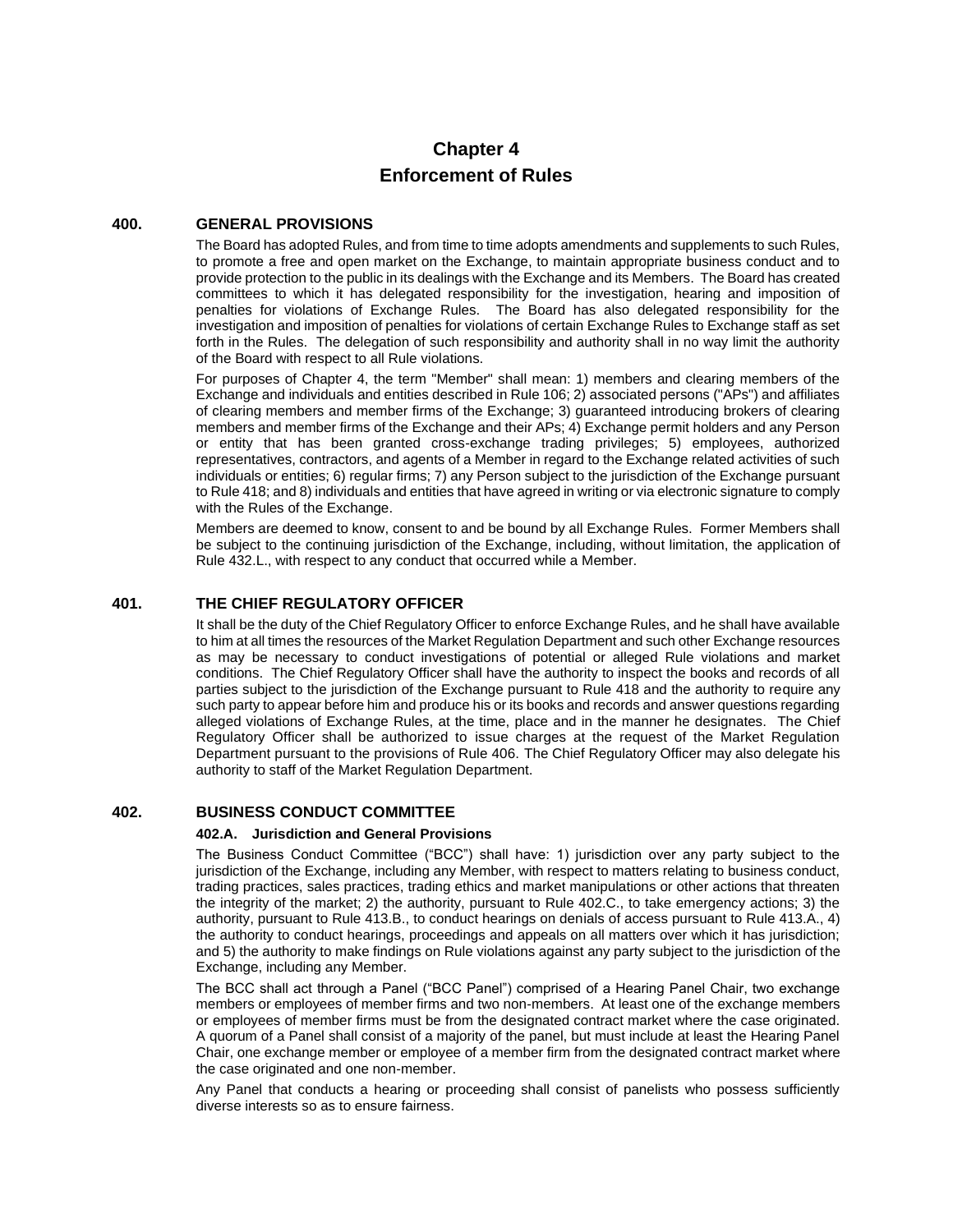No Person shall serve on the BCC unless he has agreed in writing that he will not publish, divulge, or make known in any manner, any facts or information regarding the business of any Person or any other information which may come to his attention in his official capacity as a member of the BCC, except when reporting to the Board or to a committee concerned with such information or to the Legal Department or Market Regulation Department, when requested by the CFTC or other governmental agency or when compelled to testify in any judicial or administrative proceeding.

All information, records, materials and documents provided to the BCC and all deliberations, testimony, information, records, materials and documents related thereto shall be treated as non-public and confidential and shall not be disclosed, except as necessary to further an Exchange investigation or as required by law.

# **402.B. Sanctions**

If the Panel finds that a party, including a Member, has violated a Rule, the Panel may take one or more of the following actions:

- 1. Order the party to cease and desist from the conduct found to be in violation of these Rules or from conduct which would violate the rules of any Designated Contract Market, Derivatives Clearing Organization, or Swap Execution Facility owned or controlled by CME Group, or the Commodity Exchange Act;
- 2. Order a party to liquidate such portion of the open contracts in the party's proprietary or customers' accounts, or both, as the Panel deems appropriate to ensure the integrity of Exchange contracts or to ensure an orderly and liquid market;
- 3. Order a party or its customer to deposit such additional performance bonds with the Clearing House as the Panel deems appropriate to protect the integrity of open contracts;
- 4. Prescribe such additional capital or other financial requirements as it deems appropriate;
- 5. Restrict the ability of the party to have a business affiliation with, be employed by or have a financial or beneficial interest in a Member;
- 6. Restrict, suspend or terminate the party's 1) access to the trading floor, 2) direct and/or indirect access to any Designated Contract Market, Derivatives Clearing Organization, or Swap Execution Facility owned or controlled by CME Group, or 3) right to supervise the entry of any orders by others into CFTC-regulated entities owned or controlled by CME Group;
- 7. Restrict the party's ability to trade, place, enter, accept or solicit orders in any or all products of any Designated Contract Market, Derivatives Clearing Organization, or Swap Execution Facility owned or controlled by CME Group;
- 8. Suspend any or all of the Member's privileges of membership as defined in Rule 121;
- 9. Expel the Member from membership in any Designated Contract Market, Derivatives Clearing Organization, or Swap Execution Facility owned or controlled by CME Group;
- 10. Impose a fine upon the party not to exceed \$5,000,000 per violation;
- 11. Order a party to disgorge any monetary benefit resulting from a violation of an Exchange Rule whether by that party or another party. For purposes of this provision, benefit includes, without limitation, profit, whether realized or unrealized, and avoided losses;
- 12. Prescribe limitations on positions of the party as may be appropriate, including issuing an order that no Clearing Member accept new positions on behalf of any such party;
- 13. Impose advertising restrictions upon the Member pursuant to these Rules;
- 14. Order a party to make restitution to the account of anyone damaged by the conduct, or to the Clearing Member who has previously made restitution to the account of such party;
- 15. Order a party or its legal counsel or other representative to pay out of pocket expenses incurred by the exchange in connection with the matter if such party, counsel or representative engaged in vexatious, frivolous or bad faith conduct during the course of an investigation or enforcement proceeding;
- 16. Revoke the regularity status of a regular firm;
- 17. Order such action as is necessary to prevent a threat to the contract or violation of the Commodity Exchange Act or Exchange Rules; and/or
- 18. With the approval of the Market Regulation Department and the party, order any other sanction or undertaking to address or deter the underlying violative conduct pursuant to a supported offer of settlement.

When determining whether to impose any of the sanctions listed above, the Panel may consider any factors determined by the Panel to be relevant in the context of a particular case, including any of the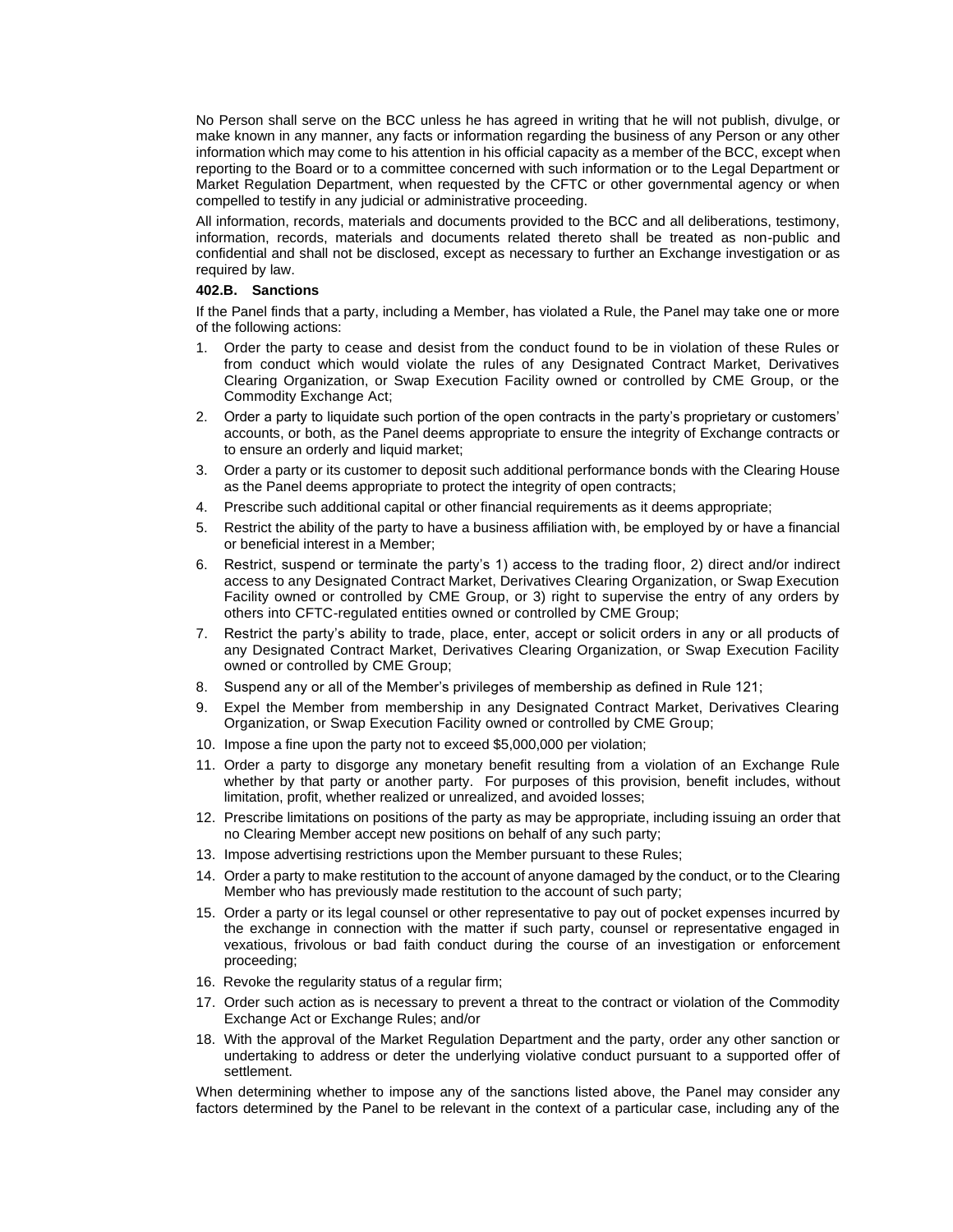factors described in the "Sanctioning Guidance to Self-Regulatory Organizations" in the CFTC Policy Statement Relating to the Commission's Authority to Impose Civil Money Penalties and Futures Self-Regulatory Organizations' Authority to Impose Sanctions: Penalty Guidelines (1994).

### **402.C. Emergency Actions**

- 1. The BCC is authorized to determine whether an emergency exists and whether emergency action is warranted. The following events and/or conditions may constitute emergencies:
	- a. Any actual, attempted, or threatened market manipulation;
	- b. Any actual, attempted, or threatened corner, squeeze, congestion, or undue concentration of positions;
	- c. Any action taken or considered by the United States or any foreign government or any state or local government body, any other contract market, board of trade, or any other exchange or trade association (foreign or domestic), which may have an impact on trading on the Exchange;
	- d. The actual or threatened bankruptcy or insolvency of any Member or the imposition of any injunction or other restraint by any government agency, self regulatory organization, court or arbitrator upon a Member which may affect the ability of that Member to perform on its contracts;
	- e. Any circumstance in which it appears that a Member or any other Person or entity has failed to perform contracts or is in such financial or operational condition or is conducting business in such a manner that such Person or entity cannot be permitted to continue in business without jeopardizing the safety of customer funds, Members, or the Exchange; and/or
	- f. Any other circumstance which may have a severe, adverse effect upon the functioning of the Exchange, except that declarations of Force Majeure and actions taken with respect to such declarations will be governed by the provisions of Rule 701.
- 2. In the event that the BCC determines, in the good faith exercise of its sole discretion, that an emergency exists, it may take any of the following emergency actions or any other action that may be appropriate to respond to the emergency:
	- a. Suspend, curtail or terminate trading in any or all contracts;
	- b. Restrict, suspend or terminate a party's 1) access to the trading floor, 2) direct and/or indirect access to any Designated Contract Market, Derivatives Clearing Organization, or Swap Execution Facility owned or controlled by CME Group, or 3) right to supervise the entry of any orders by others into CFTC-regulated entities owned or controlled by CME Group;
	- c. Limit trading to liquidation of contracts only;
	- d. Impose or modify position limits and/or order liquidation of all or a portion of a party's account;
	- e. Order liquidation or transfer of positions as to which the holder is unable or unwilling to make or take delivery;
	- f. Confine trading to a specific price range;
	- g. Modify price limits;
	- h. Modify the trading days or hours;
	- i. Modify conditions of delivery;
	- j. Establish the settlement price at which contracts are to be liquidated;
	- k. Require additional performance bond to be deposited with the Clearing House; and/or
	- l. Order any other action or undertaking to address or relieve the emergency.
- 3. All actions taken pursuant to subsections 1 and 2 above shall be by a majority vote of the Panel members present. The Market Regulation Department shall give appropriate notice of such action. As soon as practicable, the Board and the CFTC shall be notified of the emergency action in accordance with CFTC regulations. Nothing in this section shall in any way limit the authority of the Board, other committees, or other appropriate officials to act in an emergency situation as defined by these Rules.

### **403. CLEARING HOUSE RISK COMMITTEE**

### **403.A. Jurisdiction and General Provisions**

The Clearing House Risk Committee (or any subcommittee thereof) (collectively, "CHRC"), shall review each applicant's qualifications for status as a Clearing Member and refer each such application for Clearing Membership along with the CHRC's feedback to the Clearing House Oversight Committee for approval. The CHRC may adopt regulations regarding qualifications for admission to membership in the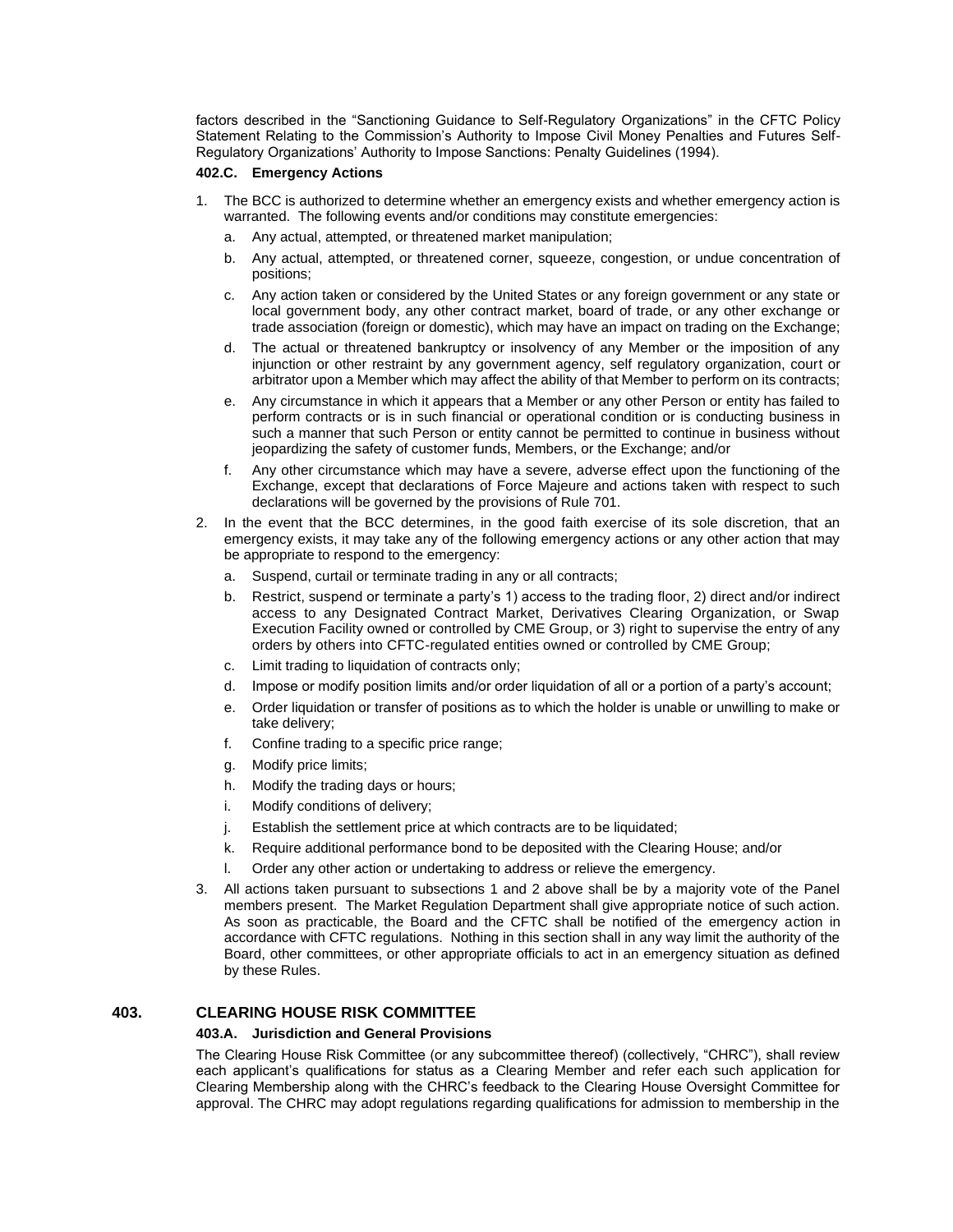Clearing House, which regulations, when approved by the Board, shall have the same effect as Rules of the Exchange. The CHRC shall review any changes to the Clearing Membership requirements and new types of clearing membership and shall approve all substantive changes and recommend them to the Clearing House Oversight Committee for its approval.

The CHRC shall have at least two co-chairmen, who shall be members of the Board, and at least seven additional individuals, five who shall be Clearing Member representatives and at least one who shall be a non-member.

The CHRC may conduct investigations, issue charges and consider offers of settlement on its own initiative or by referral from Exchange staff, the Chief Regulatory Officer, or the BCC. Hearings on charges issued by the CHRC will be conducted by the BCC pursuant to the provisions of Rule 408.

If the CHRC determines that a Clearing Member is in a financial condition which jeopardizes or may jeopardize the integrity of the Exchange, the CHRC may, by majority vote:

- 1. Order the Clearing Member or its customers to deposit such additional performance bond with the Clearing House as deemed appropriate to protect the integrity of open contracts;
- 2. Prescribe such additional capital or other financial requirements as it deems appropriate;
- 3. Impose position limits on Clearing Members based on their regulatory capital and such other criteria as it deems appropriate;
- 4. Suspend a Clearing Member, subject to approval of any two of the following individuals: the Chief Executive Officer, President of the Clearing House, Chairman of the Board, Chairman of the CHRC, or Chairman of the Clearing House Oversight Committee;
- 5. Order the Clearing Member to cease and desist from the conduct found to be contrary to the best interests of the Exchange; and/or
- 6. Any other circumstance which may have a severe, adverse effect upon the functioning of the Exchange, except that declarations of Force Majeure and actions taken with respect to such declarations will be governed by the provisions of Rule 701.

No Person shall serve on the CHRC unless he has agreed in writing that he will not publish, divulge, or make known in any manner, any facts or information regarding the business of any Person or entity or any other information which may come to his attention in his official capacity as a member of the CHRC, except when reporting to the Board or to a committee concerned with such information or to the Legal Department, Financial and Regulatory Surveillance Department or Market Regulation Department, when requested by the CFTC or other governmental agency or when compelled to testify in any judicial or administrative proceeding.

All information and documents provided to the CHRC and all deliberations and documents related thereto shall be treated as non-public and confidential and shall not be disclosed, except as necessary to further an Exchange investigation or as required by law.

The CHRC shall have jurisdiction to enforce Rules pertaining to the following:

- 1. Financial integrity of Clearing Members; and
- 2. Business conduct of and compliance with Exchange Rules by Clearing Members and by any Member who is an officer or a principal or who has assigned his membership on behalf of a Clearing Member, in connection with such Clearing Member's activities, except insofar as jurisdiction over matters relating to conduct, trading practices, trading ethics and certain sales practices of Members, and market manipulations or other actions that threaten the integrity of the market are within the purview of the BCC.

Notwithstanding anything to the contrary herein, the jurisdiction of the CHRC shall not extend to IRS Products or IRS Clearing Members in such capacity when clearing IRS Products. The IRS Risk Committee shall have jurisdiction over IRS Products and IRS Clearing Members in such capacity when clearing IRS Products pursuant to the IRS Risk Committee's charter.

#### **403.B. Offers of Settlement**

A respondent that is the subject of an investigation or charges may submit for consideration by the CHRC a written offer of settlement in disposition of such investigation or charges. A respondent may submit an offer of settlement without admitting or denying the Rule violations upon which the penalty is based; provided, however, that an offer must include a consent to entry of findings by the CHRC regarding the conduct and Rule violations at issue and to the penalty to be imposed.

If the Financial and Regulatory Surveillance or Market Regulation Department does not oppose the respondent's offer of settlement, the respondent's written offer of settlement and the Financial and Regulatory Surveillance or Market Regulation Department's supporting statement shall be submitted to the CHRC for consideration.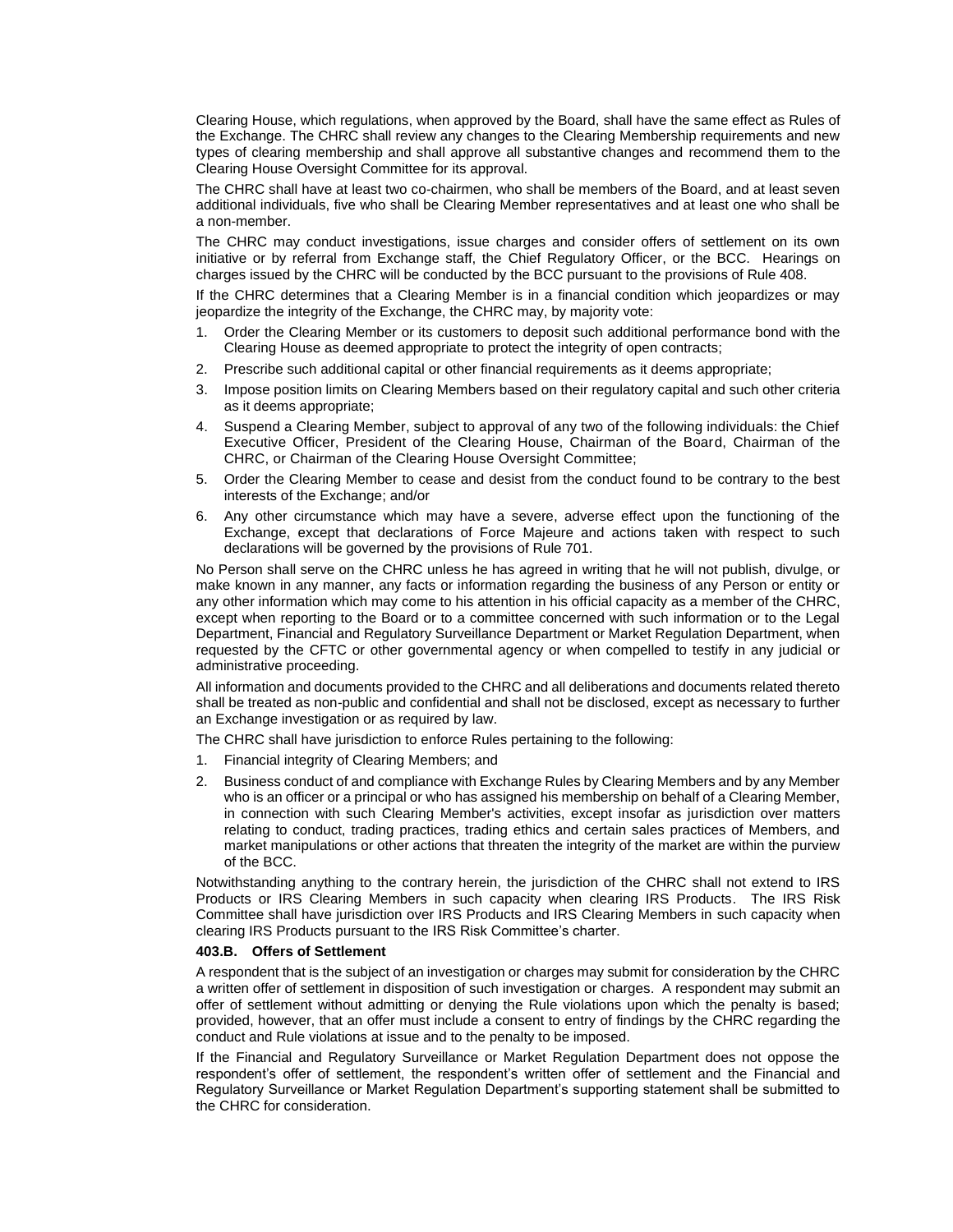If the Financial and Regulatory Surveillance or Market Regulation Department opposes an offer of settlement, the respondent's written offer and the Financial and Regulatory Surveillance or Market Regulation Department's written opposition shall be submitted to the CHRC. The CHRC's consideration of the offer of settlement shall be based upon the written offer and opposition filings, as well as the evidence presented to the CHRC in determining to issue the charges.

The respondent may withdraw his offer at any time prior to final acceptance of the offer by the CHRC. If the CHRC accepts the offer, a written decision setting forth the CHRC's findings and sanction shall be issued, and written notice of the decision shall be given to the respondent.

If the CHRC rejects the offer, the respondent will be notified of the rejection and the offer will be deemed withdrawn. If an offer is withdrawn or rejected by the CHRC, the respondent shall not be deemed to have made any admissions by reason of the offer and shall not otherwise be prejudiced by having submitted the offer. The CHRC chairman may decline to convene the CHRC to consider an offer of settlement.

In submitting an offer of settlement, the respondent waives his right to a hearing and to appeal the CHRC's decision if the offer is accepted; the respondent also waives any claim of bias or prejudgment on the part of the CHRC. If a respondent submits an offer within 14 days of a scheduled BCC hearing on the charges, or after the BCC hearing has begun, the offer shall not stay the BCC hearing unless otherwise determined by the BCC Hearing Panel Chair. Any offer of settlement submitted within 14 days of a scheduled BCC hearing will be directed to the BCC in the first instance. The BCC may determine to accept or reject the offer of settlement, or the BCC may refer the offer of settlement to the CHRC, in which case the CHRC will determine whether to accept or reject the offer.

#### **403.C. Emergency Actions**

- 1. The CHRC is authorized to determine whether an emergency exists and whether emergency action is warranted. The following events and/or conditions may constitute emergencies:
	- a. Any circumstances which may materially affect the performance of contracts traded on the Exchange, including failure of the payment system;
	- b. Any action taken by the United States or any foreign government or any state or local government body, any other contract market, board of trade, or any other exchange or trade association (foreign or domestic), which may have a direct impact on trading on the Exchange;
	- c. The actual or threatened bankruptcy or insolvency of any Member or the imposition of any injunction or other restraint by any government agency, court or arbitrator upon a Member of the Exchange which may affect the ability of that Member to perform on its contracts;
	- d. Any circumstance in which it appears that a Member or any other Person or entity has failed to perform contracts, is insolvent, or is in such financial or operational condition or is conducting business in such a manner that such Person or entity cannot be permitted to continue in business without jeopardizing the safety of customer funds, Members, and/or the Exchange; and/or
	- e. Any other circumstance which may have a severe, adverse effect upon the functioning of the Exchange, except that declarations of Force Majeure and actions taken with respect to such declarations will be governed by the provisions of Rule 701.
- 2. In the event that the CHRC determines, in the good faith exercise of its sole discretion, that an emergency exists, it may take any of the following emergency actions or any other action that may be appropriate to respond to the emergency:
	- a. Order the Clearing Member or its customer to deposit such additional performance bond with the Clearing House as deemed appropriate to protect the integrity of open contracts;
	- b. Prescribe such additional capital requirements as it deems appropriate;
	- c. Prescribe such position limitations as it deems appropriate;
	- d. Order special or advance performance bond or funds to be deposited with the Clearing House from Members or from longs, shorts or both;
	- e. Order such performance bond changes as it deems appropriate; and/or
	- f. Order any other action or undertaking to address or relieve the emergency.

All actions taken pursuant to this subsection shall be by majority vote of the committee members present. A Member affected by the action taken shall be notified in writing of such action. As soon as practicable, the Board and the CFTC shall be promptly notified of the emergency action in accordance with CFTC regulations. Nothing in this section shall in any way limit the authority of the Board, other committees, or other appropriate officials to act in an emergency situation as defined by these Rules.

#### **403.D. Appeal of Administrative Fines**

Appeals of administrative fines in excess of \$25,000, imposed pursuant to Rule 852, shall be heard by a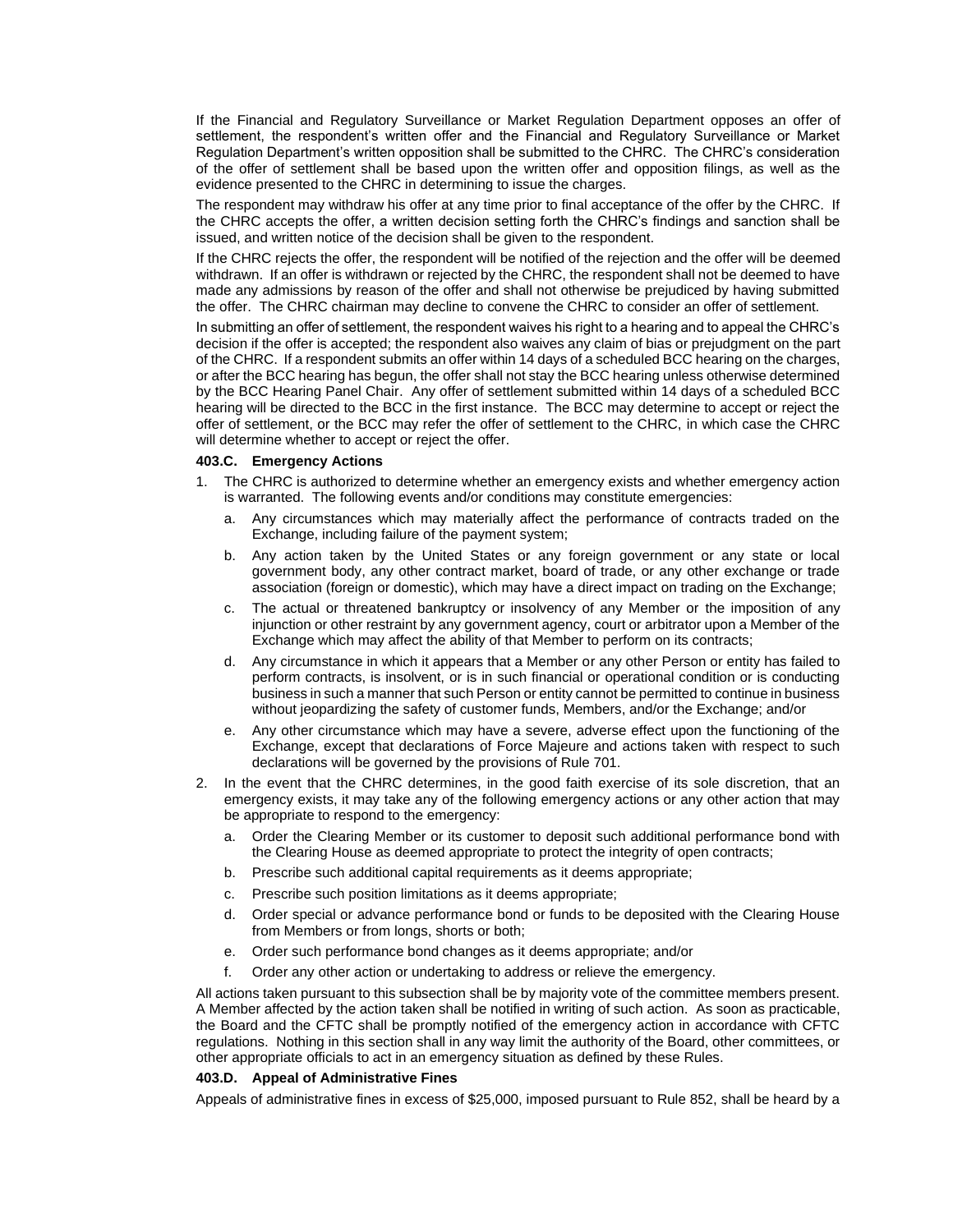panel comprised of a co-chairman and three members of the CHRC. The panel's decision shall be final. The appellant shall be advised of its right to appear at the hearing and of its right to be represented, at its own cost, by legal counsel or a member of the Exchange, other than a member of any Exchange disciplinary committee, a member of the Board or an employee of CME Group. The appellant may present evidence in support of its appeal. The panel shall not set aside, modify or amend the decision appealed from unless the panel determines by a majority vote that the decision was:

- 1. Arbitrary, capricious, or an abuse of Exchange staff's discretion;
- 2. In excess of Exchange staff's authority or jurisdiction; or
- 3. Based on a clearly erroneous application or interpretation of Exchange Rules.

### **404.-405 [RESERVED]**

#### **406. ISSUANCE OF CHARGES**

The Chief Regulatory Officer shall receive and review investigation reports from the Market Regulation Department when the Market Regulation Department has reasonable cause to believe a violation of an Exchange Rule has occurred.

The Market Regulation Department is not required to provide a respondent notice of its intent to request the Chief Regulatory Officer to issue charges.

No party or subject of an investigation shall have the right to appear before the Chief Regulatory Officer or make any written submission on his behalf.

The Chief Regulatory Officer shall take one of the following actions:

- A. If the Chief Regulatory Officer determines that a reasonable basis exists for finding that a violation of an Exchange Rule may have occurred which warrants disciplinary action, he shall issue appropriate charges.
- B. If the Chief Regulatory Officer determines that no reasonable basis exists for finding that a violation of an Exchange Rule may have occurred, he shall direct that no further action be taken.
- C. Direct that the Market Regulation Department investigate the matter further.

The Chief Regulatory Officer shall direct the Market Regulation Department to give notice of the charges to the respondent in accordance with Rule 407.B.

All information, records, materials and documents provided to the Chief Regulatory Officer and all information, records, materials and documents related thereto shall be treated as non-public and confidential and shall not be disclosed, except as necessary to further an Exchange investigation or as required by law.

### **407. INVESTIGATION, CHARGING MEMORANDUM AND NOTICE OF CHARGES**

The Market Regulation Department shall investigate potential or alleged Rule violations. Investigations and all information and documents obtained during the course of an investigation shall be treated as nonpublic and confidential and shall not be disclosed by any party, except as necessary to further an Exchange investigation or as required by law. The Market Regulation Department is authorized to take recorded interviews pursuant to an Exchange investigation. Parties and witnesses being interviewed shall have the right to representation, at their own cost, by legal counsel or anyone other than a member of any Exchange disciplinary committee, a member of the Board, an employee of CME Group or a Person related to the investigation. The failure to appear at a scheduled interview or to answer all of the questions posed during that interview may, in the discretion of the BCC Panel Chair, result in the Person being prohibited from testifying in a subsequent hearing on the matter.

Upon conclusion of an investigation, the Market Regulation Department may issue a warning letter to any party as a result of the investigation. Such letter shall not constitute either the finding of a Rule violation or a penalty.

#### **407.A. Investigation File**

The Market Regulation Department shall maintain a file once an investigation is initiated. The file shall include any materials in the possession of the Market Regulation Department that are relevant to the conduct being investigated.

### **407.B. Notice of Charges; Opportunity for Hearing**

Where the Chief Regulatory Officer has issued charges for an alleged Rule violation, the Market Regulation Department shall issue a charging memorandum to the respondent with a brief statement of factual allegations that identifies the charged Rule violation(s). In addition, the Market Regulation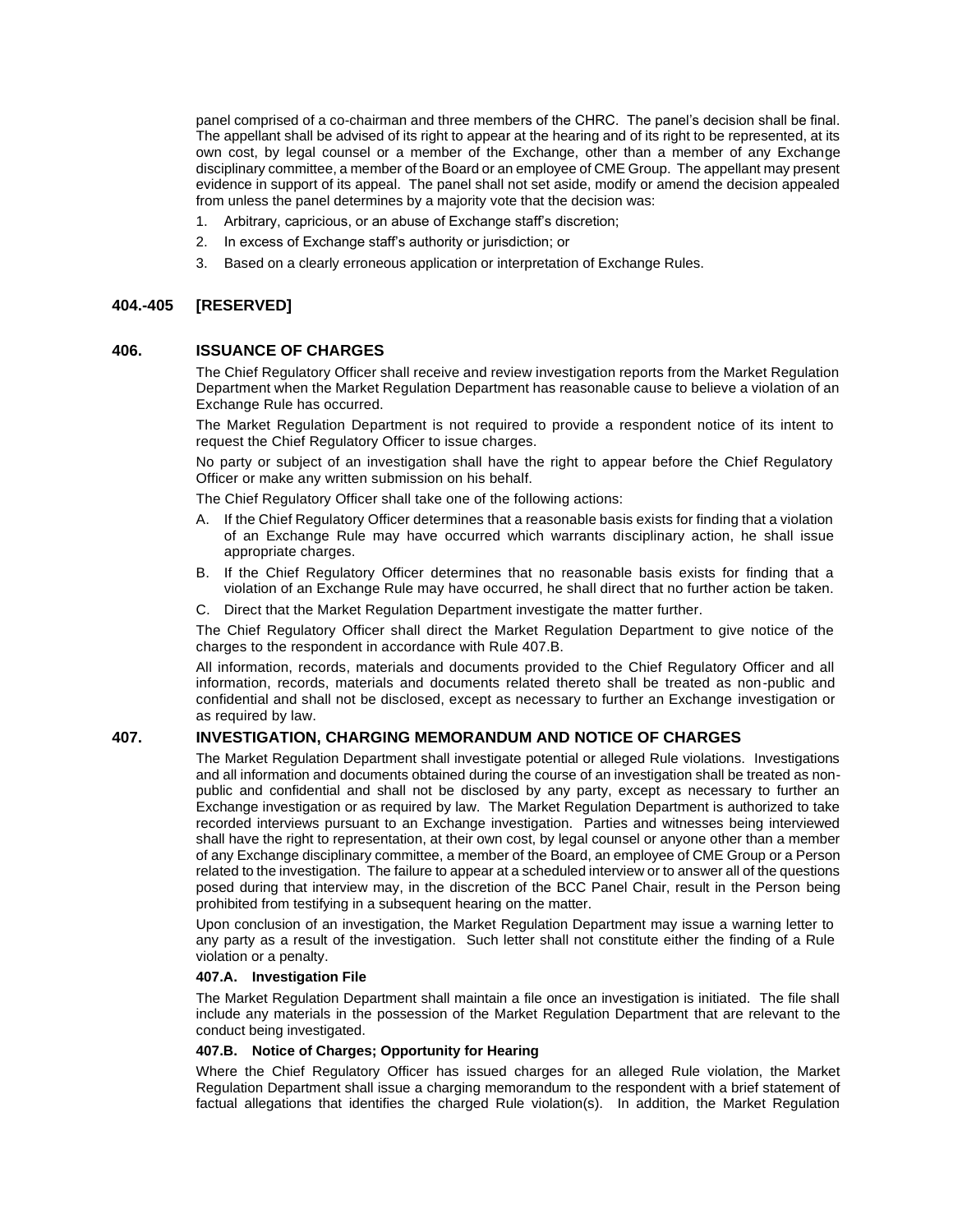Department will send a notice of charges to the respondent. The notice of charges shall set forth the Rule(s) alleged to have been violated, and shall advise the respondent regarding the submission of a responsive answer to each charge in accordance with Rule 407.C. Further, the notice of charges shall advise the respondent that the matter will be heard by a BCC Panel and of the time and place for the hearing, if known. The respondent shall also be advised of his right to appear personally at the hearing and of his right to be represented, at his own cost, by legal counsel or a member of the Exchange, other than a member of any exchange disciplinary committee, a member of the Board, an employee of CME Group or a Person related to the investigation.

A respondent may waive his right to a hearing at any time after receipt of the notice of charges. A respondent who elects to waive his right to a hearing on the charges will be notified of the date on which the BCC Panel will render its decision. Upon a finding of guilt on any charge, the BCC Panel will promptly determine what penalties, if any, are to be imposed and their effective date. A respondent who has waived his right to a hearing and/or admitted the charges against him will be advised of his right to participate in the hearing solely with respect to the penalty.

#### **407.C. Answer to Charges**

The respondent shall have 21 days after notice to submit a written answer to the charges. The Market Regulation Department and the respondent may agree in writing to an extension of the period of time to submit an answer to such charges. Absent such agreement, upon a showing of good cause, the BCC Hearing Panel Chair may extend the period of time in which the respondent is required to submit his answer. The answer must state that the respondent admits, denies, or lacks sufficient knowledge to admit or deny each charge. A statement of lack of sufficient knowledge shall be deemed a denial.

If a respondent fails to answer the charges in accordance with this Rule, the Market Regulation Department may seek a default finding and sanctions in accordance with Rule 408.F.

### **407.D. Amendment to Charging Memorandum; Non-Prosecution of Charges**

The issuance of charges shall not prevent the Market Regulation Department from continuing to investigate the activity underlying the charges or investigating other potential violations by the respondent. The Market Regulation Department reserves the right to modify the charging memorandum. Notwithstanding the prior sentence, no charges may be added to the charging memorandum absent the consent of the Chief Regulatory Officer. The Respondent shall have 21 days from notice of an amended charging memorandum to file an answer to any new or modified charges in the amended memorandum.

The Market Regulation Department may, in its sole discretion, decline to prosecute any one or more of the charges previously issued by the Chief Regulatory Officer. If the Market Regulation Department declines to prosecute any previously issued charge after the Respondent has received a Notice of Charges, the Market Regulation Department shall provide notice to the Respondent of such decision. Further the Market Regulation Department may, in its sole discretion, resolve a previously issued charge through issuance of a letter of warning.

# **408. CONDUCT OF HEARINGS**

#### **408.A. General**

All disciplinary proceedings conducted before a panel of the BCC or before a hearing panel of the Board of Directors (collectively, "Panel") shall be conducted in accordance with the following procedures.

Hearings shall be fair. The respondent shall have the right to appear personally at the hearing and to be represented at his own cost by legal counsel or anyone other than a member of any exchange disciplinary committee, a member of the Board, an employee of CME Group or a Person related to the investigation. The Panel or the Hearing Panel Chair shall have the power to compel any party subject to its jurisdiction, including any Member, to attend, testify and/or produce evidence in connection with the hearing.

# **408.B. Pre-Hearing**

1. Procedural Matters

Prior to the hearing, but subsequent to the timely filing of an answer, a party charged with a violation of an Exchange rule may examine all evidence in the investigation file that is relevant to the violation(s) charged and all evidence which is to be relied upon by the Market Regulation Department during the hearing. However, the respondent shall not be entitled to examine protected attorney work product, attorney-client communications or investigative work product, including, but not limited to, the investigation report and any exception reports. The respondent may obtain a copy of all such evidence, and any copying costs shall be the sole responsibility of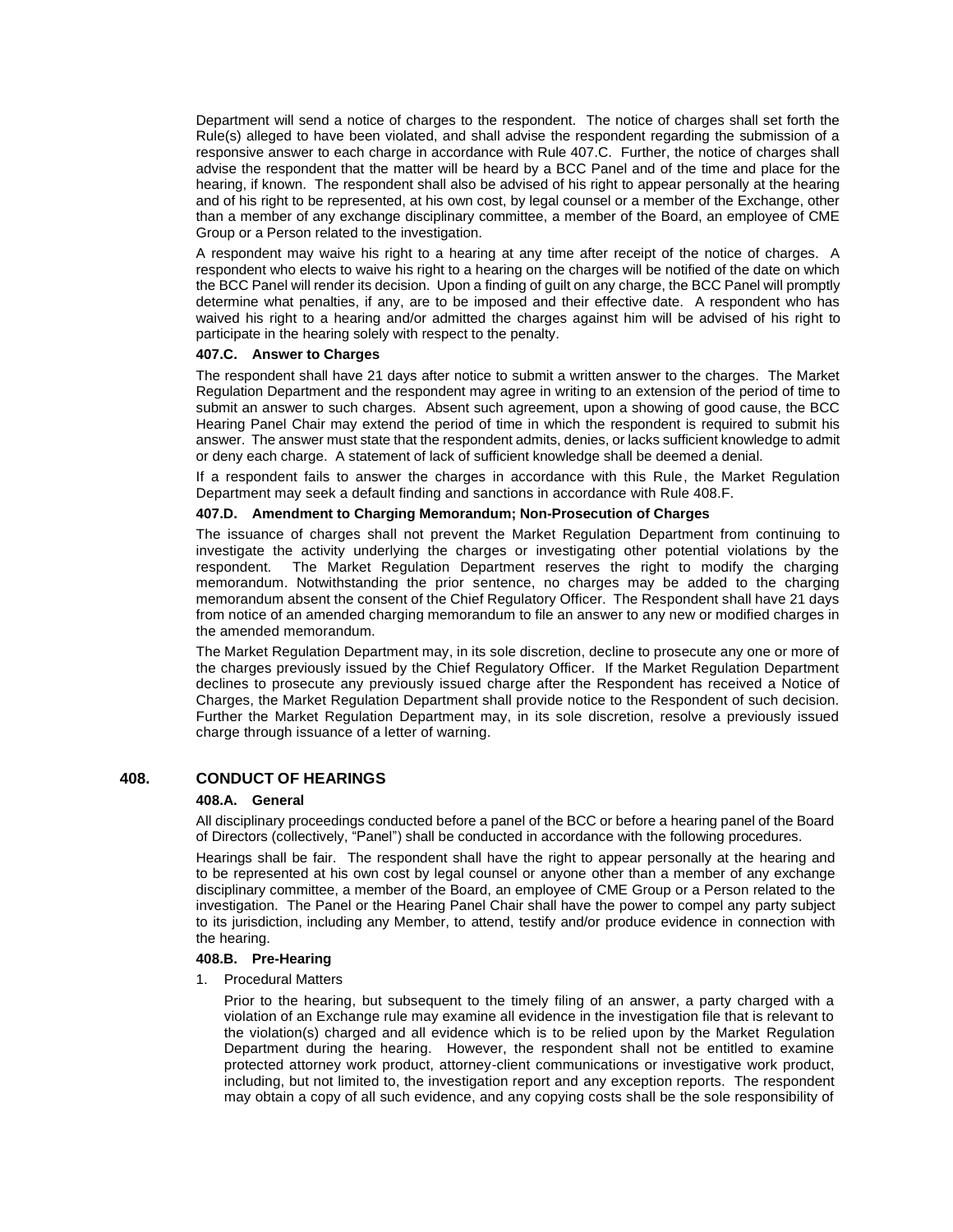the respondent. The Market Regulation Department is not required to produce or obtain any documents that are not in its possession. A respondent who seeks documents that are not in the possession of the Market Regulation Department may request the documents from the custodian of such documents. Upon a showing of good cause, the respondent may petition the Hearing Panel Chair, in writing, for an order compelling the production of documents by a custodian, provided that the custodian is subject to the jurisdiction of the Exchange, the custodian has refused voluntarily to provide the documents and the documents are relevant to the charges. The Market Regulation Department or the custodian may object, in whole or in part, to any such petition.

2. Appointment of a Panel for a Contested Hearing

The Market Regulation Department shall, in writing, notify the respondent of the names of the individuals originally appointed to the Panel for a contested hearing at least 28 days in advance of the originally scheduled hearing date. Within seven days of such notice, parties to the hearing may request the Hearing Panel Chair to strike any panelist for good cause shown. The Hearing Panel Chair may then excuse such panelist and direct that an alternate panelist be appointed. In the sole discretion of the Panel Chair, the hearing may be conducted with less than a full Panel provided a quorum exists.

In the event any panelist is added, the Market Regulation Department shall provide all parties reasonable notice regarding the new panelist. The addition of a new panelist will not delay the scheduled hearing date unless the panelist is added less than five days in advance of the scheduled hearing and a party can demonstrate good cause for the requested delay.

Notwithstanding the foregoing, any party to a contested hearing may, following the filing of an answer to the charges, request the appointment of a Hearing Panel Chair prior to the time period set forth above for the purpose of resolving pre-trial disputes. The matters that may be raised before the Hearing Panel Chair include, without limitation:

- a. scope and timing of fact discovery;
- b. scope and timing of expert discovery;
- c. allocation of discovery costs;
- d. use and disclosure of demonstratives;
- e. requests to alter timing requirements set forth in these Rules; or
- f. scheduling of the contested hearing

The Hearing Panel Chair may hold a pre-trial conference to address these issues or may, in his discretion, resolve them on written submissions by the parties.

The Hearing Panel Chair shall have the authority to issue non-monetary sanctions against any party or legal counsel or other representative who fails to comply with an order of the Chair or who engages in vexatious, frivolous or bad faith conduct. Such sanctions may include drawing adverse inferences or excluding legal argument, evidence or other submissions. Sanctions may not include entry of a default judgment. The Hearing Panel Chair must allow both parties to make written submissions on the issue prior to imposing any sanction.

3. Submission of Documents and Identification of Witnesses

At least 28 days in advance of a contested hearing, the respondent shall submit to the Market Regulation Department, and the Market Regulation Department shall submit to the respondent, copies of all books, documents, records and other tangible evidence, which each plans to rely on or refer to during its direct case at the hearing, and provide a list of the names and titles of witnesses that each plans to call on its direct case at the hearing. The Panel may refuse to consider any books, records, documents or other tangible evidence which was not made available to, or witnesses whose names and titles were not submitted to, the other party pursuant to this section.

To the extent Market Regulation or the respondent intends to call any expert witness at the hearing then such party shall provide to the other, 28 days prior to the date of the hearing, a summary of the expert's opinions to be offered at the hearing and the basis and/or methodology underlying such opinions. In addition, the expert's credentials (e.g.,.a *curriculum vitae*) and all documents or other materials on which the expert relied in forming his opinions shall be produced to the other party at the same time. For purposes of this provision, staff in the Market Regulation Department or other CME Group employee shall not be considered experts. The Panel may decline to consider any expert testimony beyond the scope of the submitted summary.

4. Additional Discovery

Absent an order of the Hearing Panel Chair or consent of the parties, no discovery beyond that set forth in Rules 407 and 408 shall be permitted.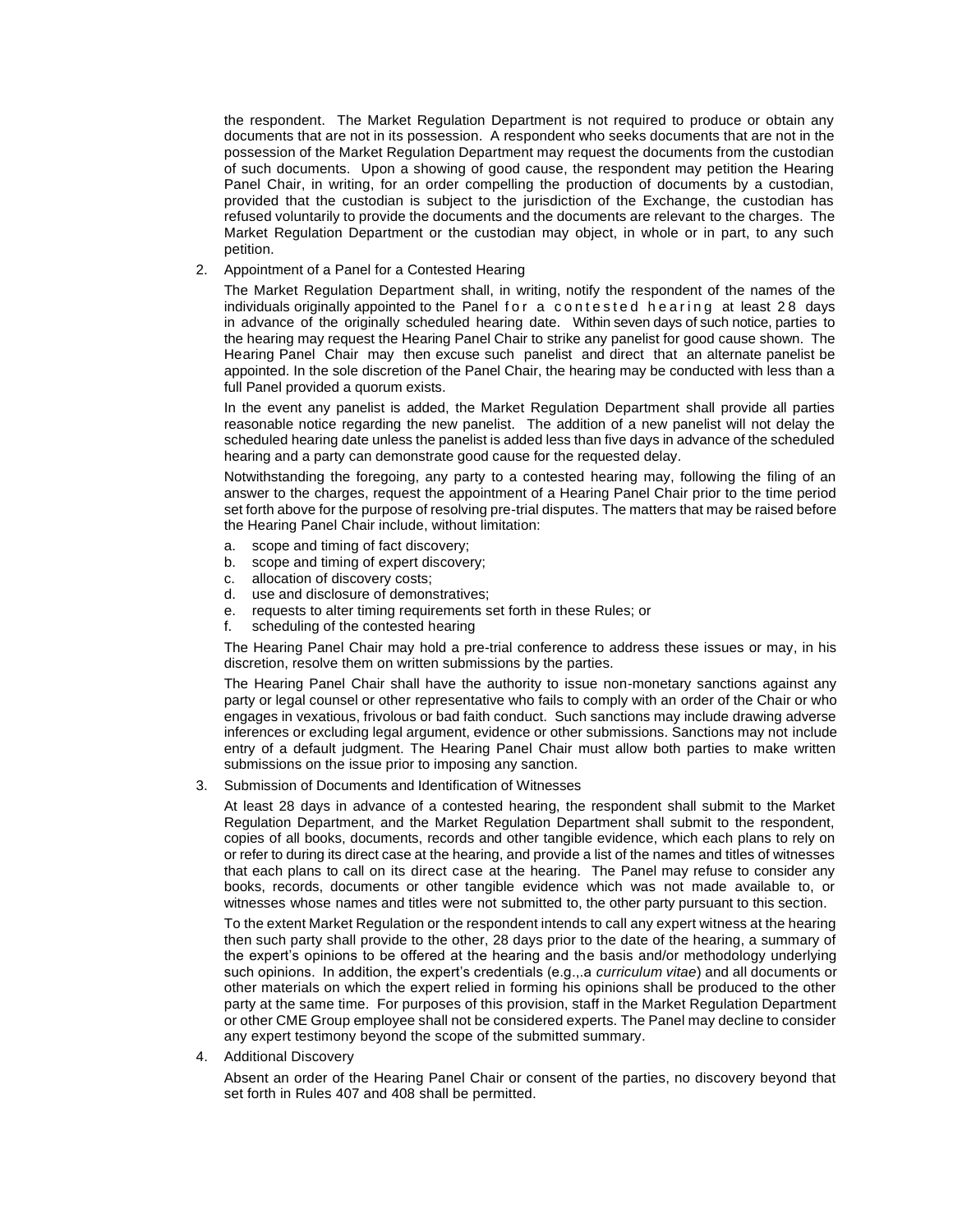#### 5. Motions

The Hearing Panel Chair shall have the authority to decide all procedural and evidentiary matters and all pre-hearing motions, and the Hearing Panel Chair's decision shall be final. Notwithstanding the preceding sentence, no motions to dismiss any or all of the charges or any other dispositive motion may be filed.

Any pre-hearing motion must be submitted in writing to the parties and BCC's counsel at least 21 days in advance of the scheduled hearing. The opposing party shall submit a response, if any, within 7 days of receipt of any pre-hearing motion. No reply papers are permitted. The Hearing Panel Chair, in his sole discretion, may hold oral argument on any motion or may decide any motion on the written submissions of the parties.

#### **408.C. Offers of Settlement**

A respondent that is the subject of an investigation which has been referred to the Market Regulation Department Enforcement Group for prosecution may submit for consideration by the Panel a written offer of settlement in disposition of such matter. Such submission may be made at any time prior to the Panel commencing deliberations at a contested hearing of the case. No offer of settlement may be submitted by a respondent to the Panel unless the Market Regulation Department supports the offer.

A respondent may submit an offer of settlement without admitting or denying the Rule violations or factual findings upon which the penalty is based; provided, however, that an offer must include a consent to entry of findings by the Panel regarding the conduct and Rule violations at issue, to the penalty to be imposed and to the effective date of the penalty.

The respondent's written offer of settlement and the Market Regulation Department's supporting statement shall be submitted to the Panel for consideration.

The Market Regulation Department shall, in writing, notify the respondent of the names of the individuals originally appointed to the Panel to consider respondent's settlement offer at least seven days in advance of the originally scheduled hearing date. Parties to the hearing may request the Hearing Panel Chair to strike any panelist for good cause shown. The Hearing Panel Chair may then excuse such panelist and direct that an alternate panelist be appointed. In the sole discretion of the Panel Chair, the hearing may be conducted with less than a full Panel provided a quorum exists.

In the event any panelist is added, the Market Regulation Department shall provide all parties reasonable notice regarding the new panelist. The addition of a new panelist will not delay the scheduled hearing date unless the panelist is added less than five days in advance of the scheduled hearing and a party can demonstrate good cause for the requested delay.

A respondent may withdraw an offer of settlement at any time prior to the start of the hearing on the proposed settlement before the Panel. If the Panel accepts the offer, a written decision setting forth the Panel's findings and sanction shall be issued, and written notice of the decision shall be given to the respondent. If the offer of settlement is accepted, the BCC's decision shall be final on the date it is signed by the Hearing Panel Chair and, unless otherwise ordered by the Panel, it shall become effective two business days after it becomes final.

If the Panel rejects an offer of settlement, the respondent will be notified of the rejection and it will be deemed withdrawn. If an offer is withdrawn or rejected by the Panel, the respondent shall not be deemed to have made any admissions by reason of the offer and shall not otherwise be prejudiced by having submitted the offer. No statements made or documents exchanged by the parties solely in the context of a withdrawn or rejected offer of settlement or during any settlement negotiations shall be admissible in any contested hearing.

Any subsequent offers of settlement shall be heard by the same Panel; however, alternate panelists may be appointed in the event of scheduling conflicts. Any contested hearing following an offer of settlement not accepted by the Panel will be heard by a new Panel.

In submitting an offer of settlement, the respondent waives his right to a contested hearing and to appeal the Panel's decision if the offer is accepted; the respondent also waives any claim of bias or prejudgment on the part of the Panel.

### **408.D. Contested Hearings**

The Market Regulation Department shall be a party to the contested hearing and shall present evidence in support of the charged Rule violation(s). The Market Regulation Department and the members of the Panel may question any witness and examine all the evidence stipulated to or presented at the hearing. The respondent shall be entitled to appear personally, testify, produce evidence, call witnesses on his behalf and cross-examine any witness. The Hearing Panel Chair may exclude any witness,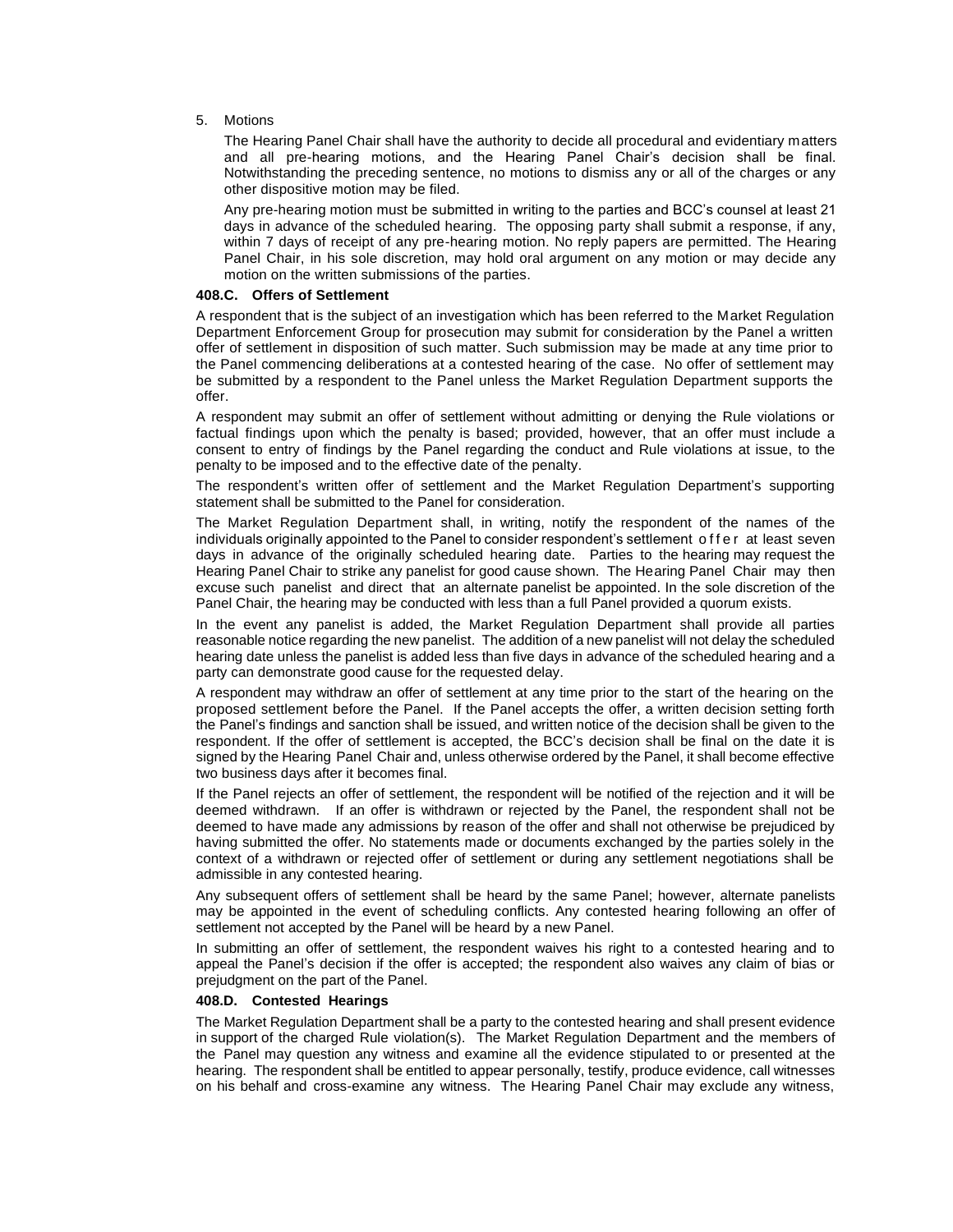other than a party or other essential Person, during the opening statements or during the testimony of any other witness.

The Market Regulation Department bears the burden of establishing the basis for a finding of guilt on any charge by a preponderance of the evidence. Formal rules of evidence shall not apply. The parties may offer such evidence as is relevant to the charges at issue. The Hearing Panel Chair shall determine the admissibility of evidence offered and may exclude evidence that he deems irrelevant or cumulative. The Hearing Panel Chair has the discretion to vary the structure and presentation of evidence to make the hearing as efficient as possible. The parties may submit stipulated facts in order to make the hearing more efficient.

The hearing may proceed in the absence of a respondent who, after due notice, fails to appear. However, the failure to appear is not a default if the respondent has filed a written answer denying the charges issued. Accordingly, Market Regulation still bears the burden of proof and must present evidence to meet that burden.

All testimony and documents produced in connection with a disciplinary hearing shall be deemed nonpublic and confidential and shall not be disclosed except in connection with proceedings resulting from that hearing or as required by law. A recording or other substantially verbatim record of the hearing shall be made by Market Regulation or a court reporter hired by Market Regulation and become part of the record of the proceeding. If a respondent requests a transcript, he shall be solely responsible for the cost of producing the transcript. No other means of recording the proceedings will be permitted absent written agreement of the parties or pursuant to an order of the Hearing Panel Chair.

A majority vote of the Panel is required for a finding of guilt. A respondent that is found not guilty shall not again be charged with or tried for the same underlying conduct. In the event of a finding of guilt, the Panel, in a separate sanctioning phase, must allow both parties to present arguments and information regarding the appropriate nature and amount of a sanction prior to determining such sanction. In the absence of exceptional circumstances, as determined by the Hearing Panel Chair, the sanctioning phase shall proceed immediately upon the conclusion of the evidence and determination of the committee.

The BCC's decision shall be final on the date it is signed by the Hearing Panel Chair. The BCC's decision shall become the final decision of the Exchange after the appeal period has lapsed.

#### **408.E. Decisions**

Promptly following a hearing, BCC Panel shall issue to the Market Regulation Department and to respondent a written decision of the Panel's findings, which shall include: the notice of charges (or a summary thereof); the answer to the charges, if any (or a summary thereof); a brief summary of the evidence produced at the hearing; a statement of findings and reasoned conclusions with respect to each charge, including the specific Rules which the respondent is found to have violated; a declaration of any penalty imposed and the effective date of such penalty; and the availability, if any, of an appeal of the decision within the Exchange or to the Commodity Futures Trading Commission.

#### **408.F. Default Proceedings**

If a respondent fails to submit a written answer to the charges pursuant to Rule 407.C., or answers but fails to deny the charges, Market Regulation may serve the respondent with a motion for default and a request for sanctions. The motion for default shall request that a BCC Panel Chair find that the respondent is deemed to have admitted the charges, and the request for sanctions shall request that a BCC Panel impose sanctions on the admitted charges. A copy of the motion for default and request for sanctions shall also be filed with the CME Group Legal Department, which serves as counsel to the BCC Panel.

The Respondent shall have 21 days from notice to respond to the motion for default and request for sanctions. Thereafter, the respondent will be provided at least seven days' notice of the date of a hearing to consider the motion for default and request for sanctions. The respondent shall have the right to be represented at the hearing at his own cost by legal counsel or anyone other than a member of a disciplinary committee, a member of the Board, or a Person related to the investigation.

At the hearing, based on the written filings of the parties, except where the BCC Panel Chair determines that oral argument is necessary, the BCC Panel Chair will first decide if the respondent has failed to answer the charges in accordance with Rule 407.C., and, if so, the respondent shall be deemed to have admitted the charges. If the BCC Panel Chair finds that the respondent has admitted the charges, the respondent will be deemed to have waived his right to a hearing on the merits of the charges, the BCC Panel shall find that the violations alleged in the charging memorandum have been committed, and the BCC Panel will then determine the sanctions, if any, to be imposed, after permitting both parties to present arguments and information regarding the appropriate nature and amount of any such sanctions.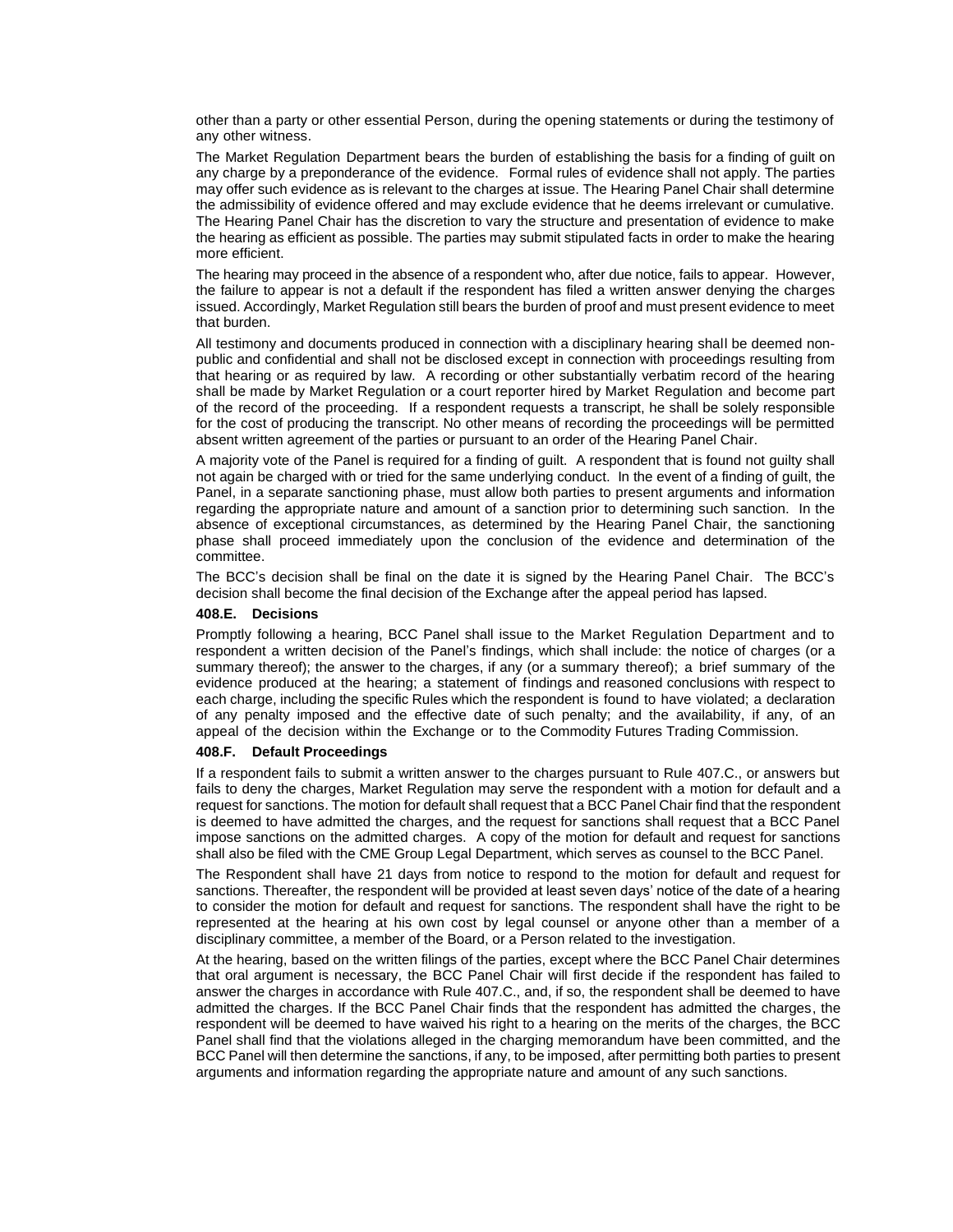If an answer contains both an admission to one or more charges and a denial of one or more charges, the BCC Panel will consider the penalties which may be imposed for the admitted charges at the same time that the charges denied by the respondent are considered.

If the BCC Panel Chair does not find that the respondent has failed to answer the charges, no further action on the charges will occur at the hearing.

Decisions on the Motion for Default and the sanctions imposed shall be issued in accordance with Rule 408.E.

# **409. [RESERVED]**

### **410. MARKET REPORTS COMMITTEE**

The Market Reports Committee shall be responsible for reporting to the Exchange at the close of the market each day, cash prices of the different varieties of grain, as evidenced by actual purchases and sales. Such prices will be published daily by the Exchange.

# **411. APPEAL TO A HEARING PANEL OF THE BOARD OF DIRECTORS**

The Market Regulation Department may appeal to a hearing panel of the Board ("Appellate Panel") regarding a final decision of or sanction imposed by the BCC by filing a written notice of appeal with the Exchange Legal Department within 10 business days after receiving notice of such decision or sanction. A copy of such notice of appeal shall be provided to the Respondent at the time it is filed with the Legal Department. Filing of a notice of appeal by the Market Regulation Department shall stay any decision that is appealed unless the Chairman of the Board or the BCC Hearing Panel Chair from which the appeal is taken specifically directs that the decision is not stayed pending appeal.

A Member found guilty of an offense or otherwise aggrieved by a final decision of the BCC, may appeal to an Appellate Panel provided that the decision assesses a monetary sanction (including a fine, disgorgement or restitution) greater than \$25,000 and/or an access denial or suspension of any membership privileges for greater than ten business days against the Member. The notice shall be filed in writing with the Exchange's Legal Department within 10 business days after Notice of any such decision. A copy of such notice shall be provided to the Market Regulation Department at the time it is filed with the Legal Department. Filing of a notice of appeal by a Member shall stay the decision appealed unless the Market Regulation Department objects to such a stay and the Chairman of the Board or the BCC Hearing Panel Chair from which the appeal is taken specifically directs that the decision is not stayed pending appeal.

A notice of appeal must specify the grounds for the appeal and the specific error(s) or impropriety of the original decision. Upon receiving the notice of appeal the parties, in conjunction with the Exchange Legal Department shall determine a briefing schedule for the appeal. If agreement on the schedule cannot be reached the Appellate Panel Chair shall set the schedule. The Appellate Panel Chair shall determine, in his sole discretion, whether to hold oral argument on the appeal or whether to decide the appeal on the papers submitted by the parties

The appellate hearing shall be limited to the record from the appealed proceeding. The Appellate Panel shall not entertain any new evidence or new legal theory not raised in the prior proceeding except upon a clear showing by the appellant that such new evidence or new legal theory did not exist or was not ascertainable by due diligence at the time of the proceeding, and that there was insufficient time within the intervening period prior to the hearing of the Appellate Panel for the appellant to bring such new evidence or legal theory to the attention of the BCC.

No member of the Board may serve on a particular Appellate Panel if he participated on the BCC Panel that issued the decision, or if he has a personal, financial, or other direct interest in the matter under consideration or is a member of the same broker association as the respondent or potential respondent.

The Chairman of the Board shall appoint a director to serve as the Appellate Panel chairman, who shall conduct the hearing, and two additional directors to serve on the Appellate Panel. One of these directors shall be a non-member. Any party to the appeal may request the Chairman of the Board to strike any director for good cause shown. The Chairman of the Board may then excuse such director and shall then select an alternate director from the Board. An Appellate Panel shall consist of directors that possess sufficiently diverse interests so as to ensure fairness.

The Appellate Panel shall not set aside, modify or amend the appealed decision unless it determines, by a majority vote that the decision was:

A. Arbitrary, capricious, or an abuse of the committee's discretion;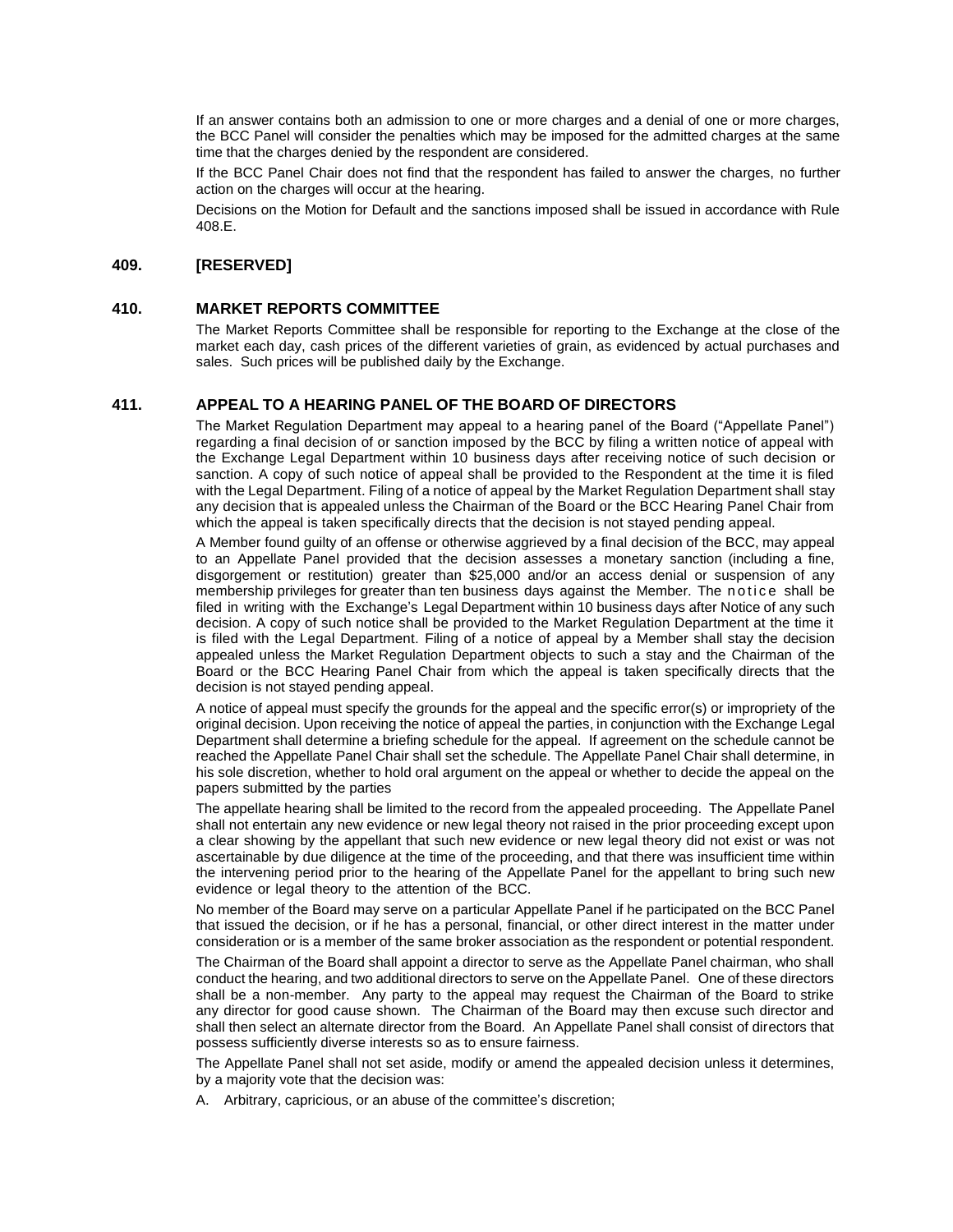- B. In excess of the committee's authority or jurisdiction; or
- C. Based on a clearly erroneous application or interpretation of Exchange Rules.

In the case of an appeal of a disciplinary decision, the Appellate Panel shall promptly issue a written decision which shall include a statement of findings with respect to the decision from which the appeal was taken and the Appellate Panel's determination that such initial decision is affirmed, set aside, modified or amended in whole or in part and, with respect to any initial decision that is not affirmed in whole, the Appellate Panel's determination of the order or penalty to be imposed, if any. The decision of the Appellate Panel shall be deemed a decision of the Board and shall be a final decision of the Exchange. If a disciplinary sanction results from the decision of the Appellate Panel, the party against whom such sanction was imposed shall be notified of its potential ability to appeal to the Commodity Futures Trading Commission.

This Rule shall not apply to appeals of Arbitration Committee decisions, which shall be governed by the Rules contained in Chapter 6.

### **412. SUMMARY ACTIONS**

In cases of action taken against a Member pursuant to Rules 976 or 977, the Member affected shall be notified in writing of such action. The notice shall state: the action taken; the reason for the action; and the effective time, date and duration thereof.

The Member may, within two business days following receipt of notice of action taken, request a hearing before a hearing panel of the Board ("Panel"). The hearing shall be conducted within 60 days of such request, in accordance with the requirements of Rule 408, unless the Hearing Panel Chair determines that good cause for an extension has been shown, but shall not stay any action taken pursuant to Rules 976 or 977.

Following the hearing, if any, the Panel shall cause to be prepared a written decision containing: a description of the summary action; the reasons for such action; a description of the evidence produced at the hearing; findings and conclusions; a determination that the summary action should be affirmed, set aside, modified or amended and the reasons therefor; and the effective date and duration, if any, of subsequent or continuing actions. The Panel shall not set aside, modify or amend the summary action taken against a Member unless it determines, by a majority vote, that the summary action taken was:

- A. Arbitrary, capricious, or an abuse of the committee's discretion; or
- B. In excess of the committee's authority or jurisdiction.

### **413. SUMMARY ACCESS DENIAL ACTIONS**

### **413.A. Authority to Deny Access**

The Chief Regulatory Officer or his delegate, upon a good faith determination that there are substantial reasons to believe that such immediate action is necessary to protect the best interests of the Exchange, may order that any party be denied access to any or all CME Group markets or any Member be immediately removed from any facility owned or controlled by CME Group.

#### **413.B. Notice**

Promptly after an action is taken pursuant to Rule 413.A., the party shall be informed of the action taken, the reasons for the action, and the effective date, time and the duration of the action taken. The party shall be advised of his right to a hearing before a panel of the BCC ("Panel") by filing notice of intent with the Market Regulation Department within 10 business days of receiving notice of the action taken.

### **413.C. Hearing**

Parties shall have the right to representation, at their own cost, by legal counsel or anyone other than a member of any Exchange disciplinary committee, a member of the Board, an employee of CME Group or a Person related to the investigation. The Panel shall conduct a de novo hearing solely on the issue of the denial of access in accordance with the procedures in Rule 408.A. Filing of a notice of intent pursuant to Rule 413.B. shall not stay the Chief Regulatory Officer's decision to deny access.

### **413.D. Duration of Access Denial**

Any decision to deny access pursuant to Rule 413.A. or Rule 413.C. shall not remain in effect for more than 60 days unless the Chief Regulatory Officer or his delegate, upon further consideration of the circumstances that resulted in a prior access denial action, provides written Notice to the party that his access will be denied for an additional period of time not to exceed 60 days and the Notice comports with the provisions of Rule 413.B. Any subsequent extension of the access denial pursuant to this Rule must be mutually agreed to by the party and the Chief Regulatory Officer or his delegate. In the absence of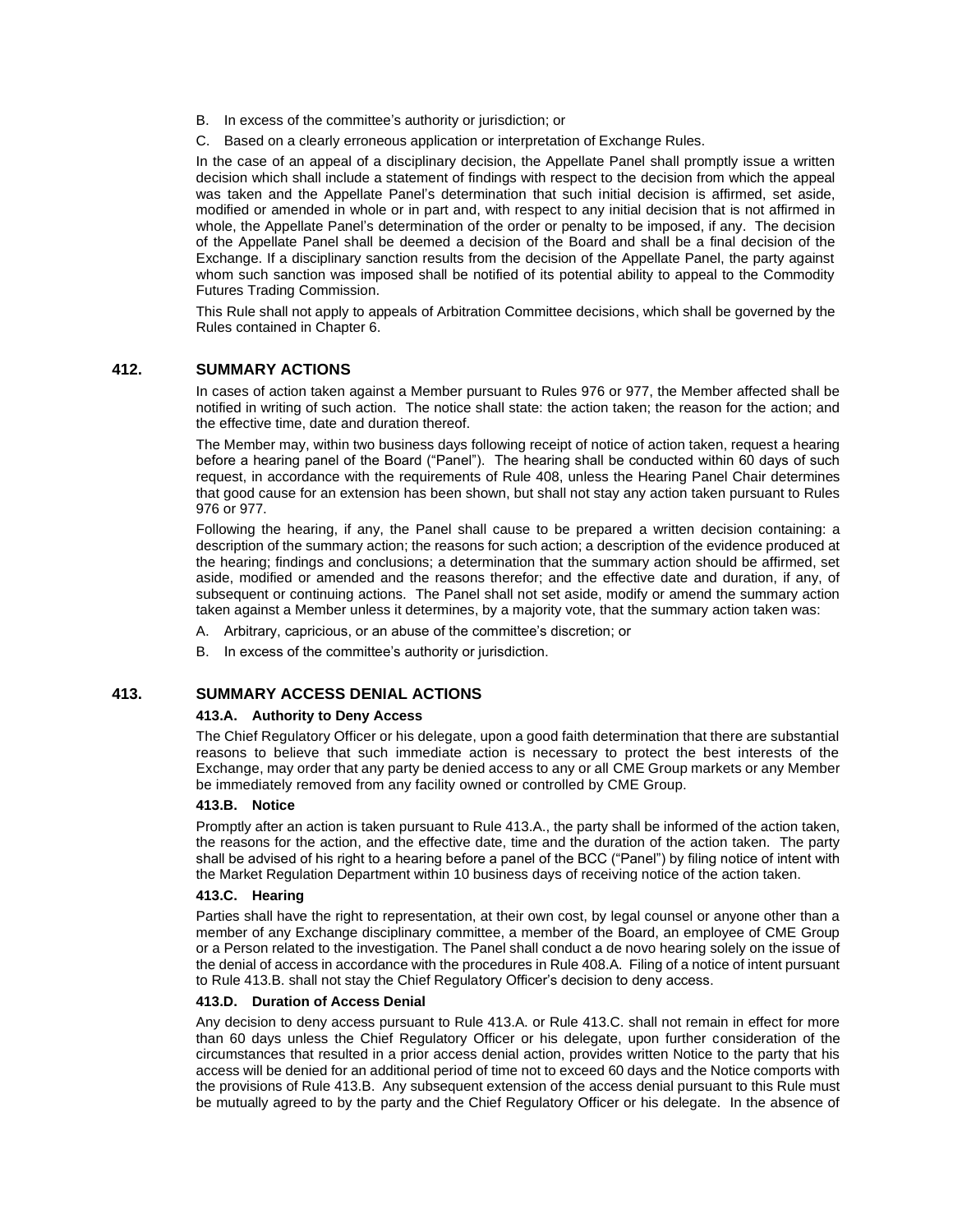such mutual agreement, the Market Regulation Department may petition the BCC to take emergency action pursuant to Rule 402.C. At any time, a Member may petition the BCC to reconsider an access denial pursuant to this Rule based upon materially changed circumstances.

# **414. INVESTIGATIONS BY OTHER SELF-REGULATORY ORGANIZATIONS**

If a self-regulatory organization that is a party to an information sharing agreement with the Exchange requests assistance in connection with an investigation, the Chief Regulatory Officer may direct a party subject to the jurisdiction of the Exchange pursuant to Rule 418 to submit to an examination by the requesting self-regulatory organization and to produce information pertinent to that investigation. The request for assistance shall describe the investigation, explain why Exchange assistance is necessary and describe the scope of assistance sought. An order directing a party subject to the jurisdiction of the Exchange to submit to an examination shall be issued unless the Chief Regulatory Officer determines that such order would not be in the best interests of the Exchange. An examination pursuant to such order shall be conducted according to Exchange Rules and shall be conducted on Exchange premises under the direction of Exchange staff. At the discretion of the Chief Regulatory Officer, representatives of the requesting self-regulatory organization may observe and participate in the examination. Failure to comply with an order issued under this Rule shall be an offense against the Exchange.

# **415. INFORMATION-SHARING AGREEMENTS**

The Chief Executive Officer or his delegate is authorized to provide information:

- A. to an exchange, clearing organization, domestic or foreign regulatory agency or member of the Intermarket Surveillance Group ("ISG") that is a party to an information sharing agreement with the Exchange, in accordance with the terms and conditions of such agreement; or
- B. as directed by the Commission pursuant to CFTC Regulation 38.159.

# **416. CONFLICTS OF INTEREST**

#### **416.A. Abstention Requirements**

A member of a charging, adjudicating, or appeal committee or panel must abstain from participating in any matter where such member:

- 1. Is a witness, potential witness, or a party;
- 2. Is an employer, employee, or co-worker of a witness, potential witness, or a party;
- 3. Is associated with a witness, potential witness, or a party through a broker association as defined in Exchange Rules;
- 4. Has any significant personal or business relationship with a witness, potential witness, or a party, not including relationships limited to (a) executing futures, options or swap transactions opposite each other, or (b) clearing futures, option, or swap transactions through the same clearing member; or
- 5. Has a familial relationship to a witness, potential witness, or a party.

### **416.B. Disclosure of Relationship**

- 1. Prior to the consideration of any matter involving a subject, each member of a charging, adjudicating, or appeal committee or panel must disclose to the appropriate Exchange staff whether he or she has one of the relationships listed in Rule 416.A. above with the subject.
- 2. In its sole discretion, Exchange staff shall determine whether any member of the committee or panel is required to abstain in any matter.

# **417. PROHIBITED COMMUNICATIONS**

### **417.A.** *Ex Parte* **Communications**

Unless on notice and opportunity for all parties to participate:

1. No subject or respondent (or any counsel to or representative of a subject or respondent) or the Financial and Regulatory Surveillance Department (or any counsel to or representative of the Financial and Regulatory Surveillance Department) or the Market Regulation Department (or any counsel to or representative of the Market Regulation Department) shall knowingly make or cause to be made an ex parte communication relevant to the merits (which shall not include scheduling and procedural matters) of an investigation or a proceeding to a member of a charging, adjudicatory, or appeal committee or panel with respect to that matter or proceeding.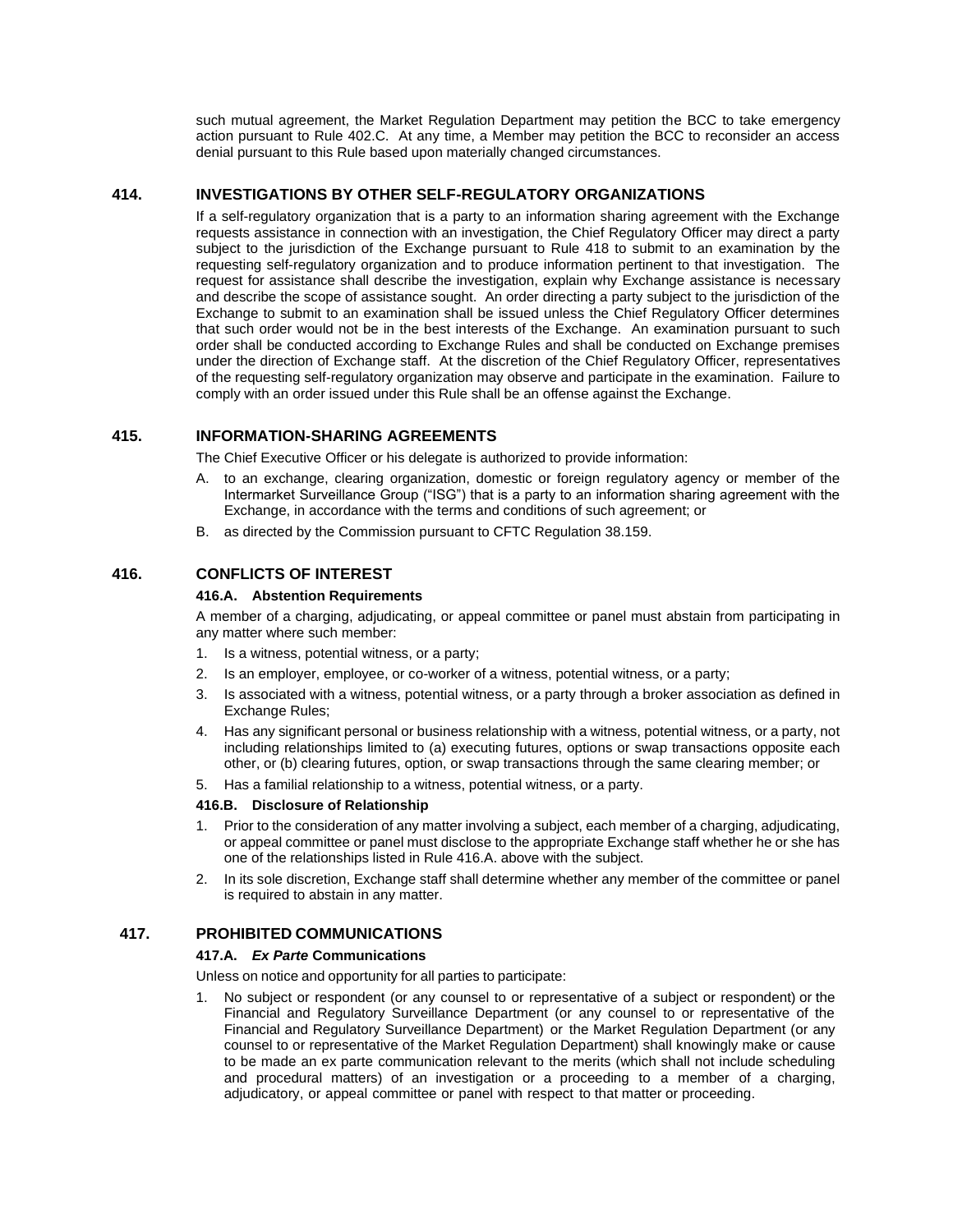2. No member of a charging, adjudicating, or appeal committee or panel that is participating in a decision with respect to an investigation or a proceeding shall knowingly make or cause to be made to a subject or respondent (or any counsel to or representative of a subject or respondent) or the Financial and Regulatory Surveillance Department (or any counsel to or representative of the Financial and Regulatory Surveillance Department) or the Market Regulation Department (or any counsel to or representative of the Market Regulation Department) an ex parte communication relevant to the merits (which shall not include scheduling and procedural matters) of that matter or proceeding.

### **417.B. Communications with Panelists**

No Person shall attempt to influence disciplinary matters pending before a charging, adjudicatory, or appeal committee by discussing, or attempting to discuss, such pending matters with a member of such committee or any member of the Board.

### **417.C. Disclosure**

Any Person who receives, makes or learns of any communication which is prohibited by this Rule shall promptly give notice of such communication and any response thereto to the Market Regulation Department or the Financial and Regulatory Surveillance Department, as applicable, and all parties to the proceeding to which the communication relates. A Person shall not be deemed to have violated this Rule if the Person refuses an attempted communication concerning the merits of an investigation or proceeding as soon as it becomes apparent that the communication concerns the merits.

# **418. CONSENT TO EXCHANGE JURISDICTION**

Any Person initiating or executing a transaction on or subject to the Rules of the Exchange directly or through an intermediary, and any Person for whose benefit such a transaction has been initiated or executed, expressly consents to the jurisdiction of the Exchange and agrees to be bound by and comply with the Rules of the Exchange in relation to such transactions, including, but not limited to, rules requiring cooperation and participation in investigatory and disciplinary processes. Any futures commission merchant, introducing broker, associated person, or foreign Person performing a similar role that charges a commission or fee in connection with transactions on or subject to the Rules of the Exchange also expressly consents to the Exchange's jurisdiction.

# **419. CONTRACT MODIFICATION**

All deliveries must conform to government regulations in force at the time of delivery, and all options must conform to government regulations in force at the time of exercise. Unless specifically provided otherwise in the applicable product chapter, if any duly authorized U.S. government agency or body with appropriate jurisdiction issues an order, ruling, directive or law that conflicts with the requirements of these Rules, such order, ruling directive or law shall be construed to take precedence and become part of these Rules, and all open and new contracts shall be subject to such government orders.

# **420.–431. [RESERVED]**

# **432. GENERAL OFFENSES**

It shall be an offense:

- A. to have an interest in, operate or knowingly act on behalf of a bucket-shop, or knowingly make any transaction with a bucket-shop;
- B. 1. to engage, or attempt to engage, in fraud or bad faith;
	- 2. to engage in conduct or proceedings inconsistent with just and equitable principles of trade;
- C. to engage in dishonest conduct;
- D. to create or report a false or fictitious trade;
- E. to extort or attempt extortion;
- F. to buy or sell any Exchange futures or options contract with the intent to default on such purchase or sale;
- G. to prearrange the execution of transactions in Exchange products for the purpose of transferring equity between accounts;
- H. to engage in, or attempt to engage in, the manipulation of prices of Exchange futures or options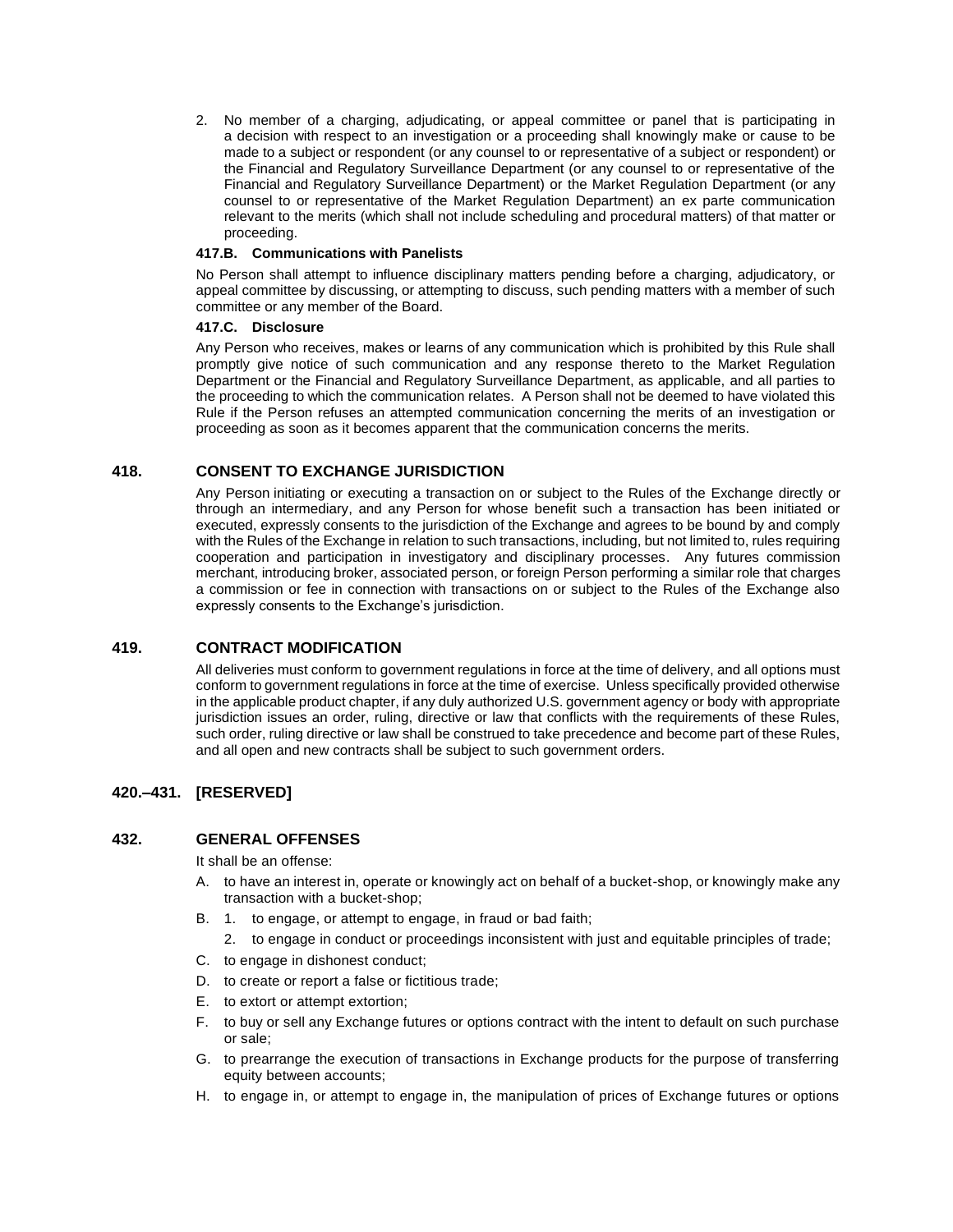contracts; to corner or squeeze, or attempt to corner or squeeze, the underlying cash market; to intentionally or recklessly use or employ, or attempt to use or employ, any manipulative device, scheme, or artifice to defraud; or to purchase or sell, or offer to purchase or sell Exchange futures or options contracts, or any underlying commodities or securities, for the purpose of upsetting the equilibrium of the market or creating a condition in which prices do not or will not reflect fair market values;

- I. to make a verbal or written material misstatement to the Board, a committee, or Exchange employees;
- J. to intentionally or recklessly deliver or cause to be delivered, or attempt to deliver or cause to be delivered, false, misleading or inaccurate information concerning crop or market information or conditions that affect or may affect the price of any Exchange futures or options contract or spot transaction in the underlying commodity;
- K. to trade or accept performance bonds after insolvency;
- L. 1. to fail to appear before the Board, Exchange staff or any investigative or hearing committee at a duly convened hearing, scheduled staff interview or in connection with any investigation;
	- 2. to fail to fully answer all questions or produce all books and records at such hearing or in connection with any investigation, or to make false statements;
	- 3. to fail to produce any books or records requested by duly authorized Exchange staff, in the format and medium specified in the request, within 10 days after such request is made or such shorter period of time as determined by the Market Regulation Department in exigent circumstances;
- M. to use or disclose, for any purpose other than the performance of an individual's official duties as a member of any committee or the Board of Directors, any non-public information obtained by reason of participating in any Board of Directors or committee meeting or hearing;
- N. [Reserved];
- O. for a Member to permit the use of facilities or membership privileges in a manner that is detrimental to the interest or welfare of the Exchange or results in a violation of Exchange Rules or the Commodity Exchange Act;
- P. for a Clearing Member to fail to maintain minimum financial requirements;
- Q. to commit an act which is detrimental to the interest or welfare of the Exchange or to engage in any conduct which tends to impair the dignity or good name of the Exchange;
- R. to fail to submit to arbitration any dispute which Exchange staff, an arbitration panel or the Board decides should be arbitrated pursuant to Chapter 6; or to fail to comply with a final arbitration award;
- S. to fail to comply with an order of the Board, Exchange staff or any hearing committee;
- T. to engage in dishonorable or uncommercial conduct;
- U. except where a power of attorney or similar document has been executed pursuant to Rule 956, for any party to accept or transmit a customer order which has not been specifically authorized;
- V. to be expelled from a U.S. or foreign designated commodities or securities exchange;
- W. for any party to fail to diligently supervise its employees and agents in the conduct of their business relating to the Exchange;
- X. to aid or abet the commission of any offense against the Exchange or any violation of an Exchange Rule; and/or;
- Y. to use improperly the trading or clearing platform of any Designated Contract Market, Derivatives Clearing Organization, or Swap Execution Facility owned or controlled by CME Group or permit the unauthorized use of such platforms.

### **433. STRICT LIABILITY FOR THE ACTS OF AGENTS**

Pursuant to Section 2(a)(1)(B) of the Commodity Exchange Act, and notwithstanding Rule 432.W., the act, omission, or failure of any official, agent, or other Person acting for any party within the scope of his employment or office shall be deemed the act, omission or failure of the party, as well as of the official, agent or other Person who committed the act.

# **434. [RESERVED]**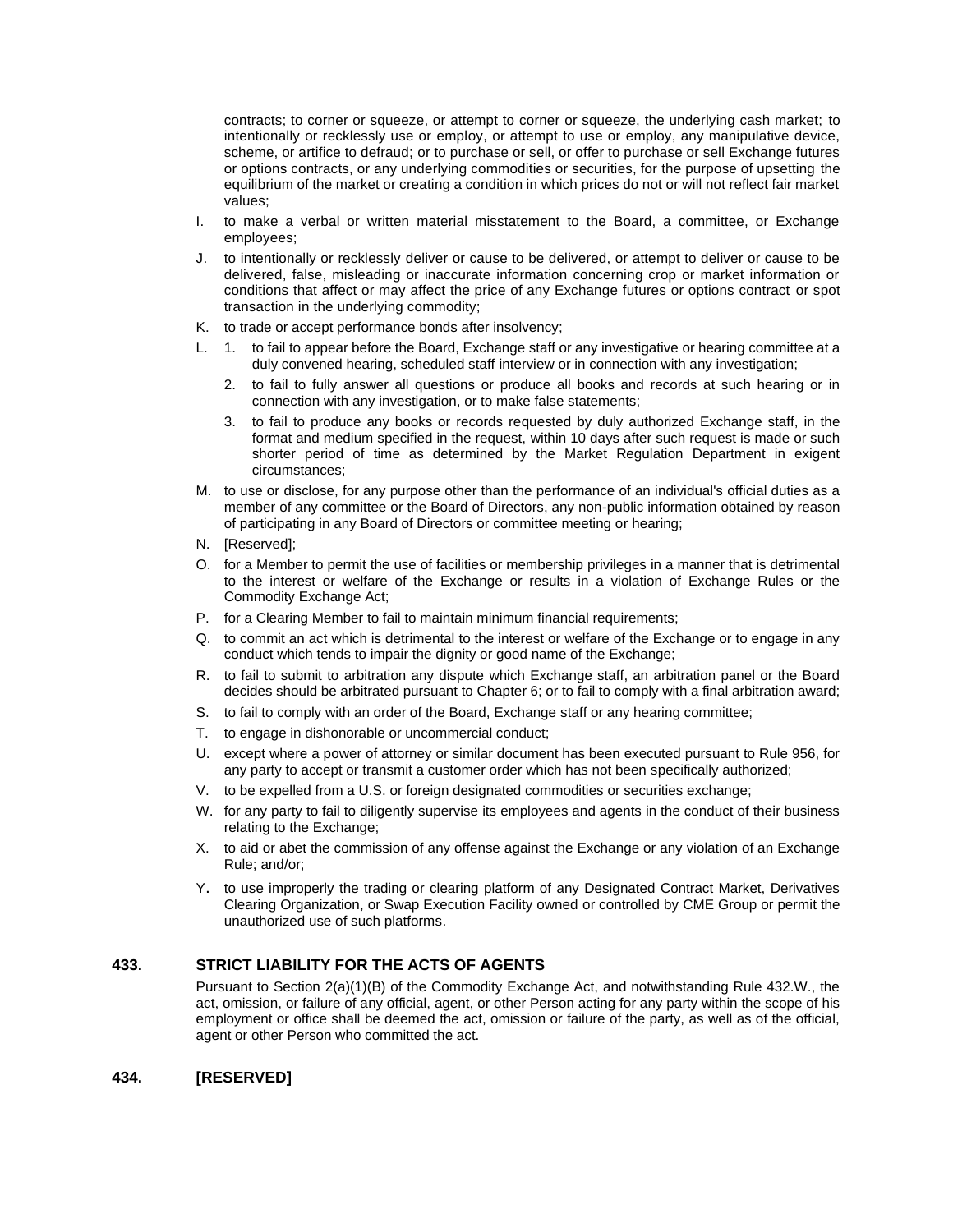# **435. EFFECT OF SUSPENSION OR EXPULSION**

Unless otherwise determined by the committee with jurisdiction over such matters, a suspended or expelled Member shall not be entitled to any of the privileges of membership during the period of such suspension or expulsion, including, but not limited to, the right to:

- A. access any trading floor owned or controlled by CME Group;
- B. direct and indirect access to any Designated Contract Market, Derivatives Clearing Organization or Swap Execution Facility owned or controlled by CME Group;
- C. obtain member rates; and
- D. any applicable cross-exchange trading privileges.

A member who has been expelled may not lease out an owned membership in any exchange owned or controlled by CME Group and must relinquish ownership of such membership(s) within 30 days of the date that the expulsion becomes the final decision of the Exchange.

# **436. [RESERVED]**

### **437. NOTICE OF DISCIPLINE**

Notice, in accordance with Section 8c(a)(2) of the Commodity Exchange Act, shall be made available to an internet accessible computer database at the National Futures Association and to an internet accessible computer database at CME Group and shall be provided to any Member or non-member who is suspended, expelled, disciplined or denied access to the Exchange within 30 days after the decision becomes final. The notice shall include the Member's or non-member's name, the Rule(s) violated, the reason for the Exchange's action and the action taken or penalty imposed.

# **438. [RESERVED]**

### **439. MEMBER'S INDEMNIFICATION LIABILITY**

A Member or former Member shall indemnify and hold harmless the Exchange and CME Group Inc., including each of their respective subsidiaries and affiliates (collectively, the indemnified parties) and their officers, directors, employees, and agents, for any and all losses, damages, costs and expenses (including attorneys' fees) incurred by the indemnified parties as a result (directly or indirectly) of such Member's violation or alleged violation of Exchange Rules or state or federal law.

Any charges arising out of this Rule shall be subject to liens as provided in Rule 110(a).

# **440. CLAIMS BY MEMBERS**

A Member who commences a legal action against the Exchange, its directors, officers, employees, or agents, or another Member of the Exchange without first resorting to and exhausting the procedures established by Rule 110 and the mandatory arbitration provisions of Chapter 6 (including appeals to the Board), or any other Rules relating to settlement of disputes arising out of transactions or matters pertaining to the Exchange shall be deemed to have committed an act detrimental to the interest or welfare of the Exchange. This Rule shall not abrogate an individual's right to reparations pursuant to Section 14 of the Commodity Exchange Act.

A Member who commences a legal action against the Exchange, its directors, officers, employees, or agents, after he has exhausted all of the procedures established by the Exchange, may be found to have committed an act detrimental to the interest or welfare of the Exchange in the event that at hearing the Board or the BCC determines that the Member's action was not meritorious or warranted.

# **441. COMMUNICATIONS WITH THE PUBLIC AND PROMOTIONAL MATERIAL**

Promotional material and similar information issued by Members shall comply with the requirements of National Futures Association Rule 2-29, as amended.

# **442. NOTIFICATION OF SIGNIFICANT EVENTS**

Each Member shall provide immediate notice to the Market Regulation Department (and each Member that is a Member Firm or a Clearing Member shall also provide immediate notice to the Clearing House),